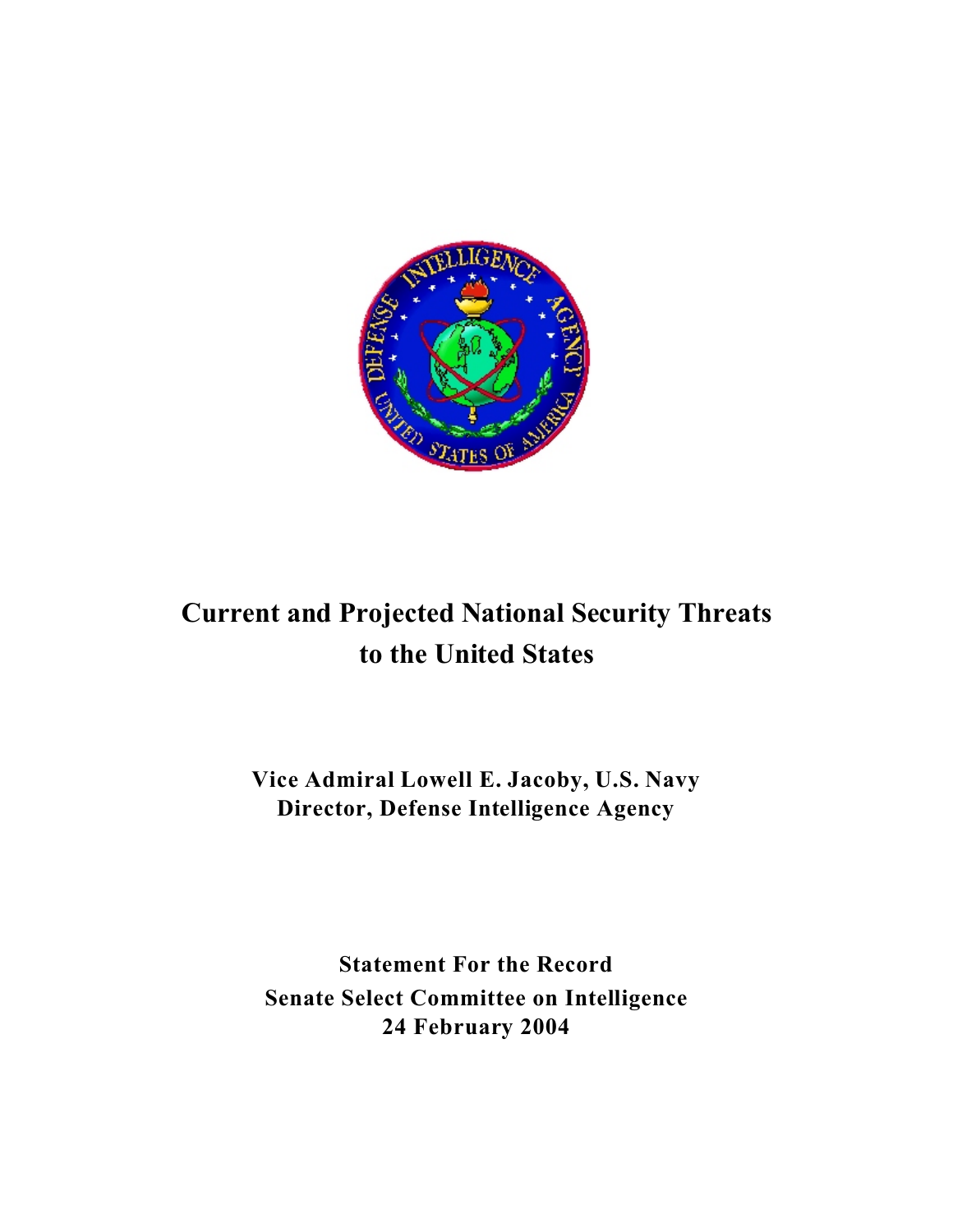### **INTRODUCTION**

Last year I testified that Defense Intelligence was at war on a global scale. That war has intensified. Defense Intelligence is providing intelligence essential to defeat our nation's enemies in the Global War on Terrorism (GWOT), Iraq and Afghanistan. In addition, we are intent on identifying emerging challenges to our homeland, allies and interests. Providing the highest quality defense-related intelligence to our war fighters, defense planners and national security policy makers is essential for the successful accomplishment of their tasks.

The events of the last several years and our successes are transforming the strategic environment. Defense Intelligence must identify those new opportunities and challenges to support our nation's security strategy. In addition to these daunting tasks, we are called upon to "know something about everything all the time." The potential for surprise is an enduring reality, especially when we are simultaneously engaged on several fronts. We must mitigate the impact of surprise by devoting resources to broad situational awareness and quickly generate needed intelligence on any security issue as disturbing trends or opportunities are identified.

### **ENABLE SWIFT DEFEAT OF THE ENEMY**

*Global Terrorism.* During the last year, notable progress has been achieved in the GWOT. We have shrunk the favorable operating environments for al-Qaida and other terrorist groups and captured several al-Qaida senior operational coordinators and a significant number of terrorists. We have disrupted several terrorist operations. Nevertheless, Al-Qaida remains the greatest terrorist threat to our homeland. Al-Qaida expressed its intent to stage another wave of attacks in the US. Aircraft hijackings remain a concern.

Despite 25 months of sustained pressure, al-Qaida continues to demonstrate it is an adaptable and capable threat. Their network has directed numerous attacks since 9/11, most recently in Istanbul and Riyadh. Al-Qaida continues to enjoy considerable support and is able to recruit terrorists. Capable but less experienced individuals are replacing those captured.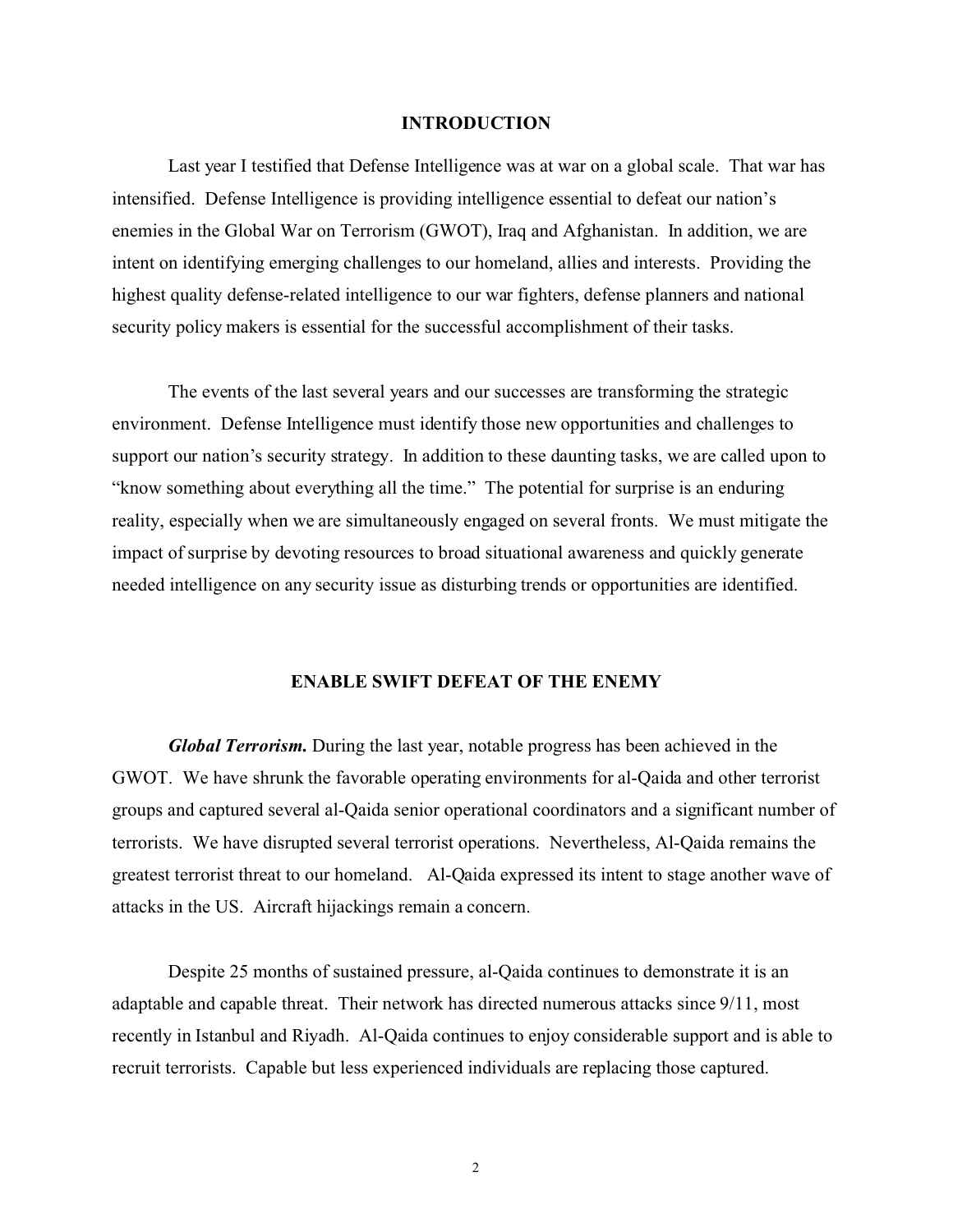Al-Qaida's planning has become more decentralized and has shifted to softer targets. The network increasingly generates attacks in alliance with like-minded groups like Jemaah Islamiyah (JI) in Southeast Asia. The arrest of senior al-Qaida and JI leader Hambali last summer eliminated a significant link between the two groups. However, the al-Qaida/JI nexus will endure because the two groups have a shared ideology and experience during the period of Soviet involvement in Afghanistan. While al-Qaida does not control the daily operations of JI or affiliated groups, congruence of broad goals promise continued attacks against US interests and our partners in the GWOT.

Al-Qaida and other terrorist groups remain interested in acquiring Chemical, Biological, Radiological and Nuclear (CBRN) weapons. We remain concerned about rogue scientists and the potential that state actors are providing, or will provide, technological assistance to terrorist organizations.

Terrorist use of man-portable air defense system (MANPAD) missiles against civilian and military aircraft was underscored following the attack last fall against a commercial cargo aircraft in Baghdad and the failed attack in Mombassa in 2002. A MANPAD attack against civilian aircraft would produce large number of casualties, international publicity and a significant economic impact on civil aviation. These systems are highly portable, easy to conceal, inexpensive, available in the global weapons market and instruction manuals are on the internet. Commercial aircraft are not equipped with countermeasures and commercial pilots are not trained in evasive measures. An attack could occur with little or no warning. Terrorists may attempt to capitalize on these vulnerabilities.

 Iraq is the latest jihad for Sunni extremists. Iraq has the potential to serve as a training ground for the next generation of terrorists where novice recruits develop their skills, junior operatives hone their organizational and planning capabilities, and relations mature between individuals and groups as was the case during the Soviet occupation of Afghanistan and extremist operations in the Balkans.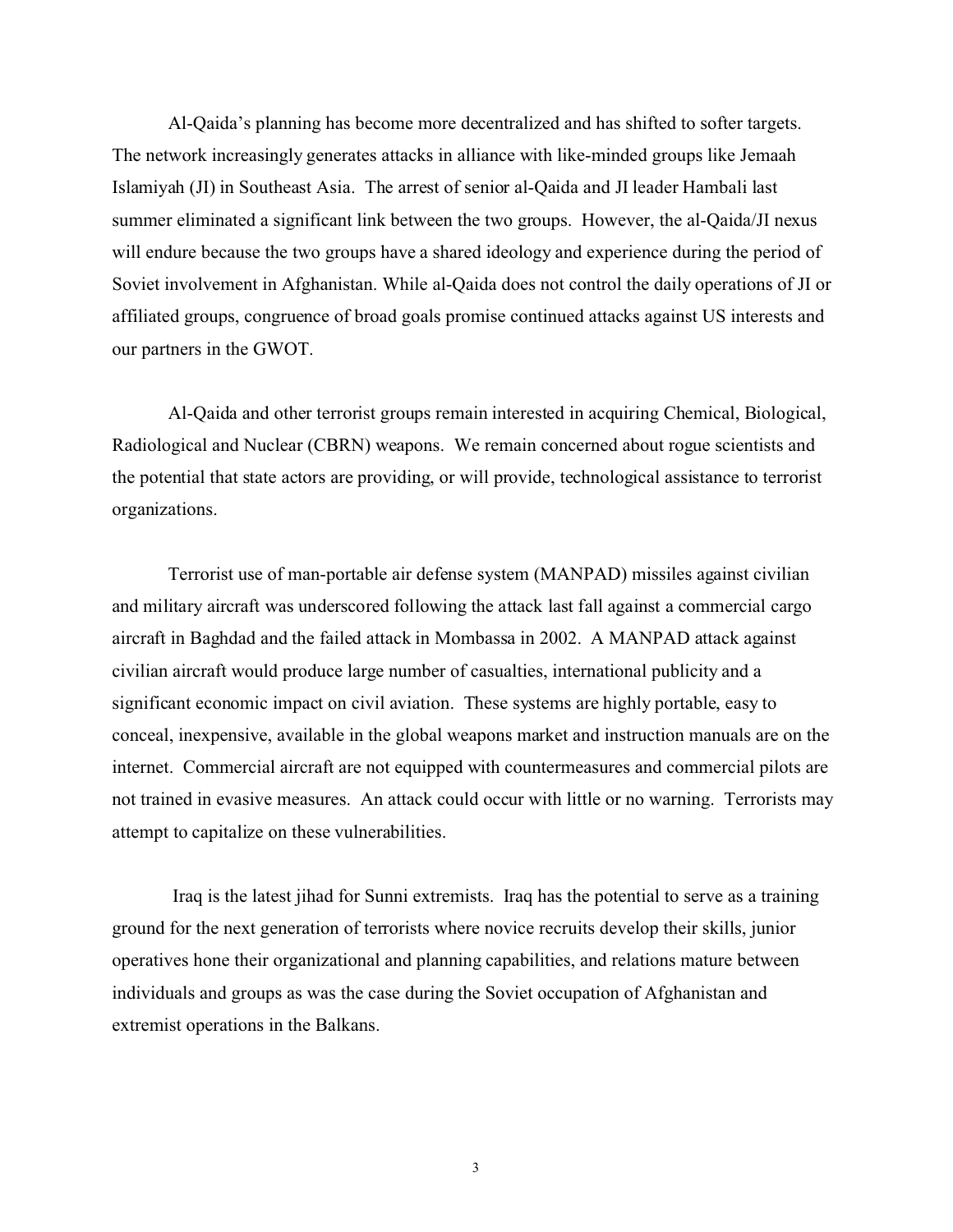Although not presently linked to attacks on the GWOT Coalition, Lebanese Hizballah remains capable of terrorist operations on a global scale. Hizballah has extensive and well-honed capabilities and may have contingency plans in place for attacks in Iraq. The group's global presence makes it a potential threat to our interests worldwide.

The Revolutionary Armed Forces of Colombia (FARC) remains the most potent terrorist threat to US interests in Colombia. During the past year, the FARC conducted multiple attacks in Colombia and since early 2003 has held three US citizens hostage. Its attack against a Bogota bar, last fall, injured three Americans and 70 Colombians, killing one. The continued emphasis on urban terrorism, especially in Bogota, increases the risk to US citizens. At the same time, the FARC's perception that US support is the direct cause of the Colombian government's recent successes, increases the likelihood the group will target US interests in 2004.

We are also increasingly concerned over "Ungoverned Spaces," defined as geographic areas where governments do not exercise effective control. Terrorist groups and narco-traffickers use these areas as sanctuaries to train, plan and organize, relatively free from interference. There are numerous Ungoverned Spaces" around the world such as the western provinces in Pakistan, portions of the southern Philippines, Indonesian islands, Chechnya, rural areas in Burma, several areas in Africa and areas in South America. Ungoverned spaces include densely populated cities where terrorists can congregate and prepare for operations with relative impunity. I believe these areas will play an increasingly important role in the War on Terrorism as al-Qaida, its associated groups and other terrorist organizations use these areas as bases for operations.

 A number of factors combine to present a terrorist threat to the United States for years to come. Despite recent reforms, Arab populations on the whole live in societies that lack political and economic freedoms, effective government and good educational systems. Literacy and education levels were lower than in many other developing regions. Especially in madrasas, teaching methods and religious curriculum emphasizing rote learning produce students without skills needed to compete for jobs and anti-Western in beliefs. At the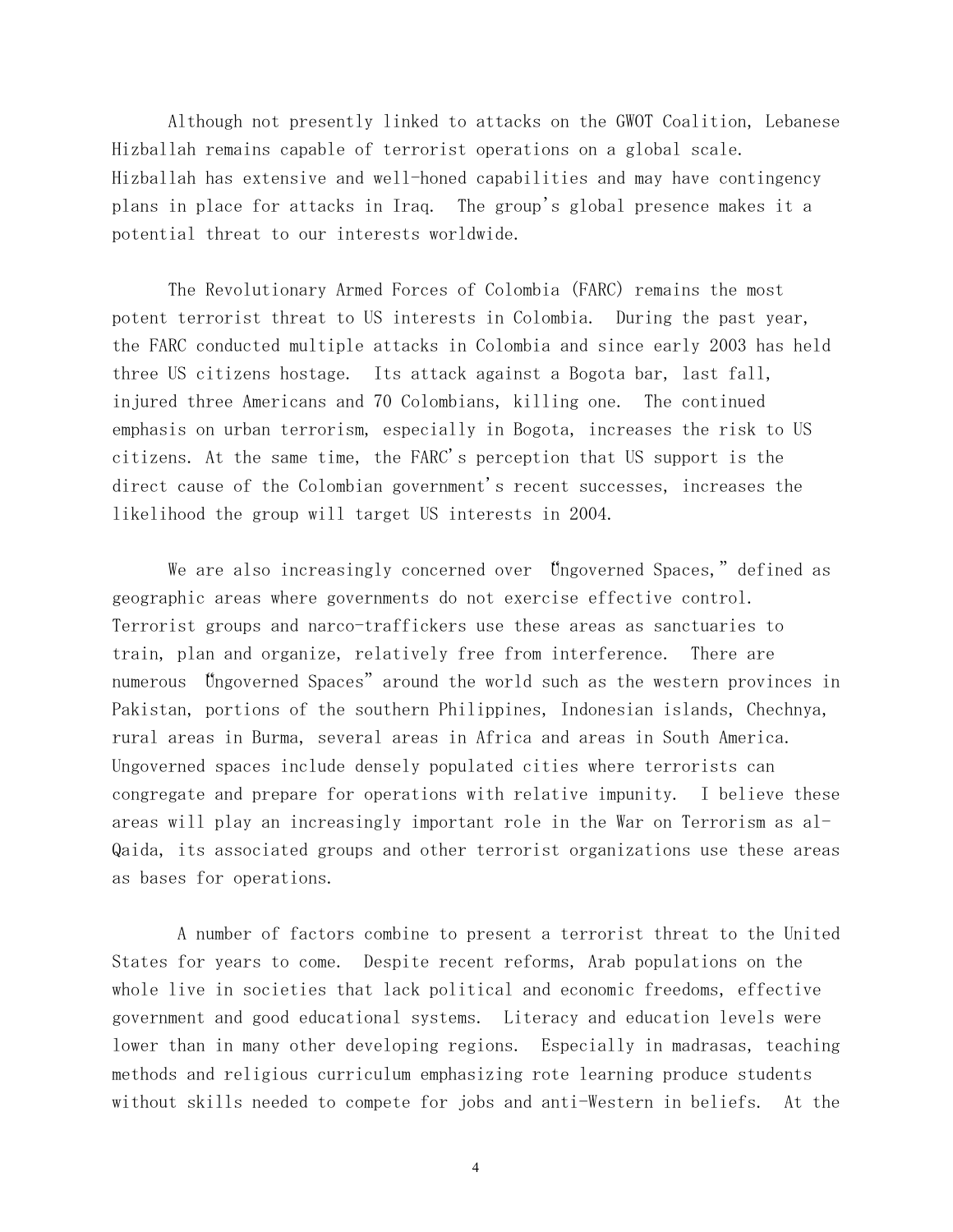national level, their poorly educated workforces limit ability to compete in the global economy. Not surprisingly, many Arab states suffer high unemployment. Demographic bubbles" which burden government services and economies promise continued problems. These factors in combination will feed Arab public sentiment which is increasingly opposed to US policies. Radical Islam has the potential to be a force in many areas of the world for decades to come.

*Iraq.* The security situation in Iraq varies by region. The north, where Kurds maintained control after the fall of the regime and have a largely intact infrastructure is quiet. The south also remains comparatively quiet. Moderate Shia clerics and the Shia population support Coalition efforts and oppose Former Regime Elements (FREs). However, the situation could become volatile. Shia backing for the Coalition is based largely on expectations that a political structure based on an elected representative government serves their interests.

 Insurgent attacks in central Iraq account for the vast majority of all incidents. Anti-Coalition activity centers in Sunni-dominated areas, especially west of Baghdad, around Mosul and along the Baghdad-Tikrit corridor -- areas home to former regime military and security members. Saddam's capture likely reduced the morale and effectiveness of some resistance members. However, many FREs and party loyalists are motivated by Arab and Iraqi nationalism and self-interest and will continue the resistance, opposing the foreign presence and emerging new order. That said, it appears much of the Sunni population has not decided whether to back the Coalition or support the opposition. The key factor is whether stability can be established and whether viable alternatives to the Ba'athists or Islamists emerge.

We believe FREs led by remnants of the Baath Party are responsible for the majority of anti-Coalition attacks. Their strategy appears to be multifaceted: attempting to undermine the Coalition, creating insecurity, attacking cooperating Iraqis and assassinating leading figures, and driving out international organizations. The FREs have adjusted to Coalition tactics, and now employ more "stand-off" weapons, such as improvised explosive devices (IEDs), rocket-propelled grenades (RPGs) and mortars.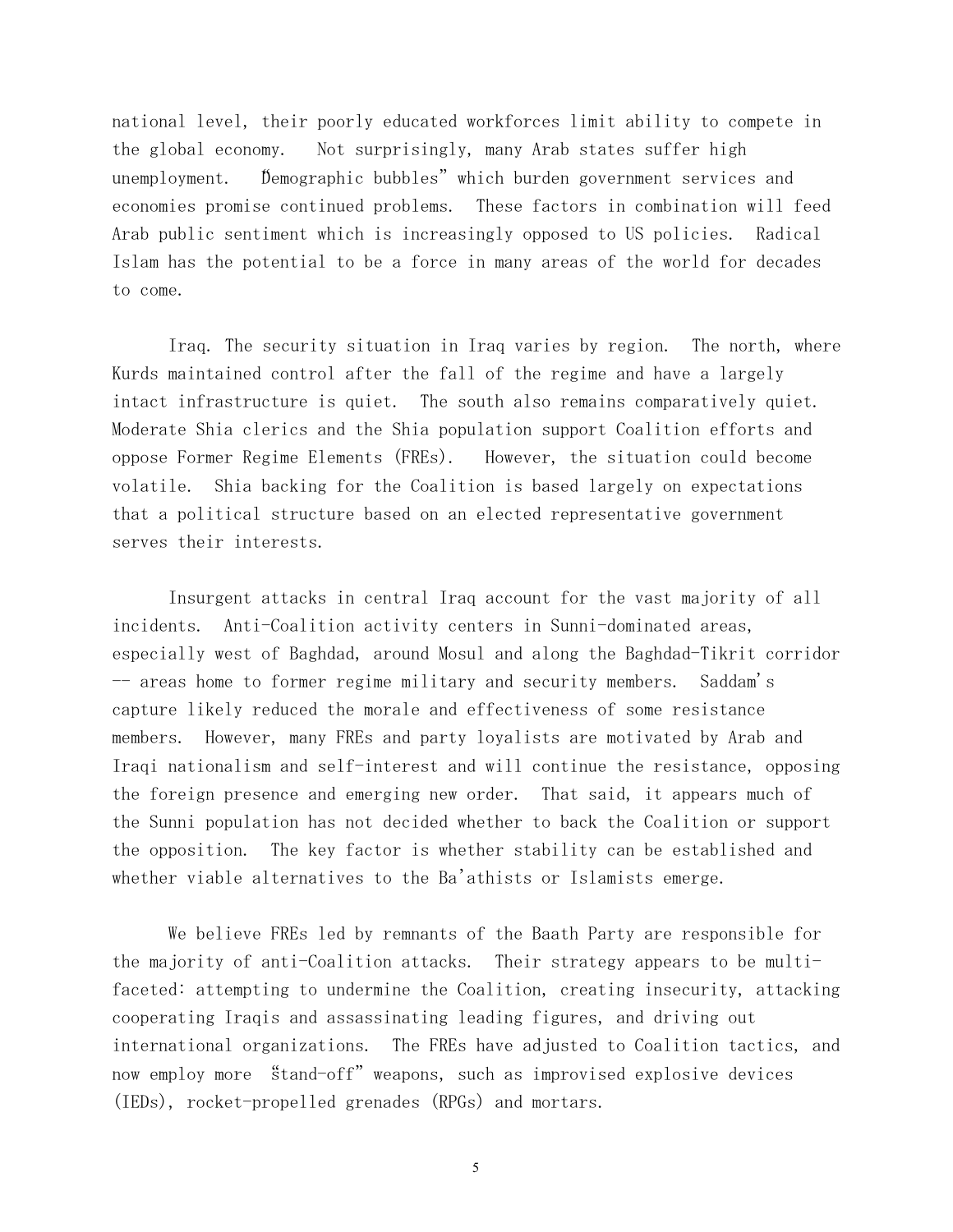The number of anti-Coalition attacks has declined over the past months from a high in November during Ramadan. Additionally, the Coalition has captured or killed 46 of the 55 most-wanted former regime members. Efforts to capture the remaining senior former regime figures, in particular, Izzat Ibrahim al-Duri, are supported almost daily by new intelligence.

Foreign fighters, while fewer in numbers than the FREs, are a threat. Fighters from numerous countries are reported to have entered Iraq. They are motivated by Arab nationalism, extremist religious ideology and/or resentment of U.S. policies and beliefs. Most are assessed to be linked to groups that hope to gain notoriety and increased support by conducting attacks in Iraq.

In addition to our other efforts in Iraq, supporting the search for CAPT Michael Scott Speicher remains a high priority. We continue focused efforts to determine his status. These efforts will continue until we have a full accounting.

*Afghanistan.* Attacks by Taliban and Hezb-e Islami Gulbuddin (HIG) since early spring of last year, reached their highest levels since the collapse of the Taliban government. The majority of the attacks are ineffective rocket or bomb attacks. However, recent attacks show increasing accuracy and sophistication. Violence against humanitarian assistance and reconstruction personnel has led some organizations to suspend operations. Continued reductions of United Nations activity may negatively impact the Bonn Process. Upcoming political events such as the June 2004 presidential elections may prompt increases in violence.

Afghanistan new constitution was approved in early January. This paves the way for a presidential election this summer and legislative elections later this year. The show of support among Loya Jirga delegates for President Hamid Karzai bodes well for his political strength and chances in the presidential election.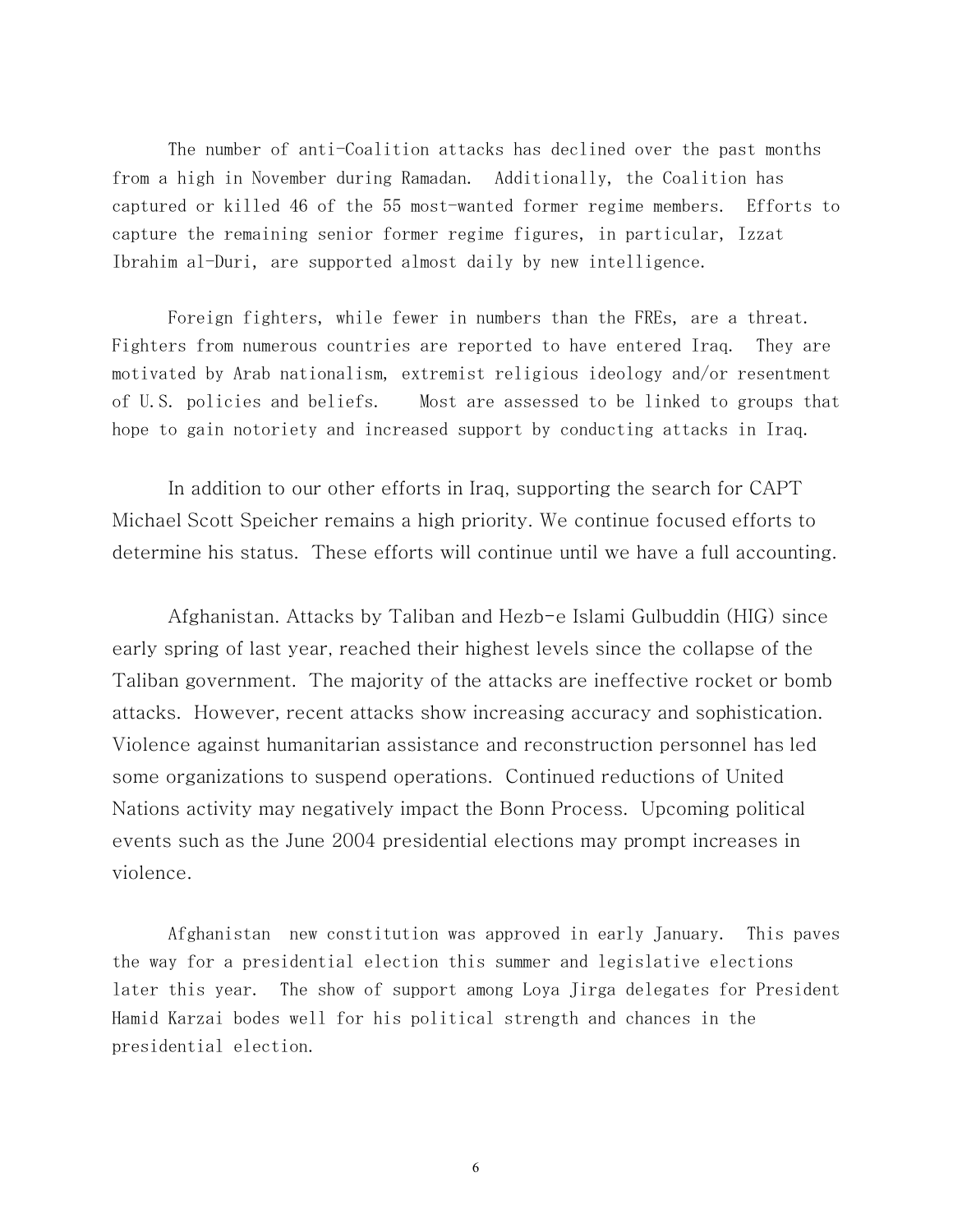Karzai ability to use his growing political strength to encourage compliance with his reform agenda may provide long term stability, but could result in near term tensions. President Hamid Karzai remains critical to stability in Afghanistan. As a Pashtun, he remains the only individual capable of maintaining the trust of Afghanistan's largest ethnic group (Pashtuns) and support of other ethnic minorities. A Taliban insurgency that continues to target humanitarian assistance and reconstruction efforts is a serious threat, potentially eroding commitments to stability and progress in Afghanistan.

Pakistani assistance remains a key to a successful outcome. Cultural, religious and political considerations have limited the central government's commitment to disrupting Taliban operations, support and sanctuaries. However, Pakistan has been more active against al-Qaida infrastructure. Pakistani military operations have contributed to the disruption of al-Qaida sanctuaries, particularly in South Waziristan.

# **RELIABLE STRATEGIC WARNING ACROSS THE FULL SPECTRUM OF POTENTIAL THREATS**

*Weapons of Mass Destruction and Missile Proliferation* The trend with respect to weapons of mass destruction (WMD) and missiles remains troublesome. There is continuing terrorist interest in acquiring and using WMD, especially biological, chemical, and radiological weapons. North Korea's reactivation of the Yongbyon nuclear facility and Iran's admission to the International Atomic Energy Agency (IAEA) about years of covert nuclear activity reinforce concerns. The recent Libyan disclosure and pledge to divest itself of WMD and long range missiles programs and admit international inspectors is a positive sign. Other states continue to develop biological and chemical weapon capabilities. Numerous states continue to improve their ballistic and cruise missiles, focusing on longer range, better accuracy, deployment of new units and use of underground facilities. Proliferation of WMD- and missile-related technologies continues and new supply networks challenge US counter-proliferation efforts.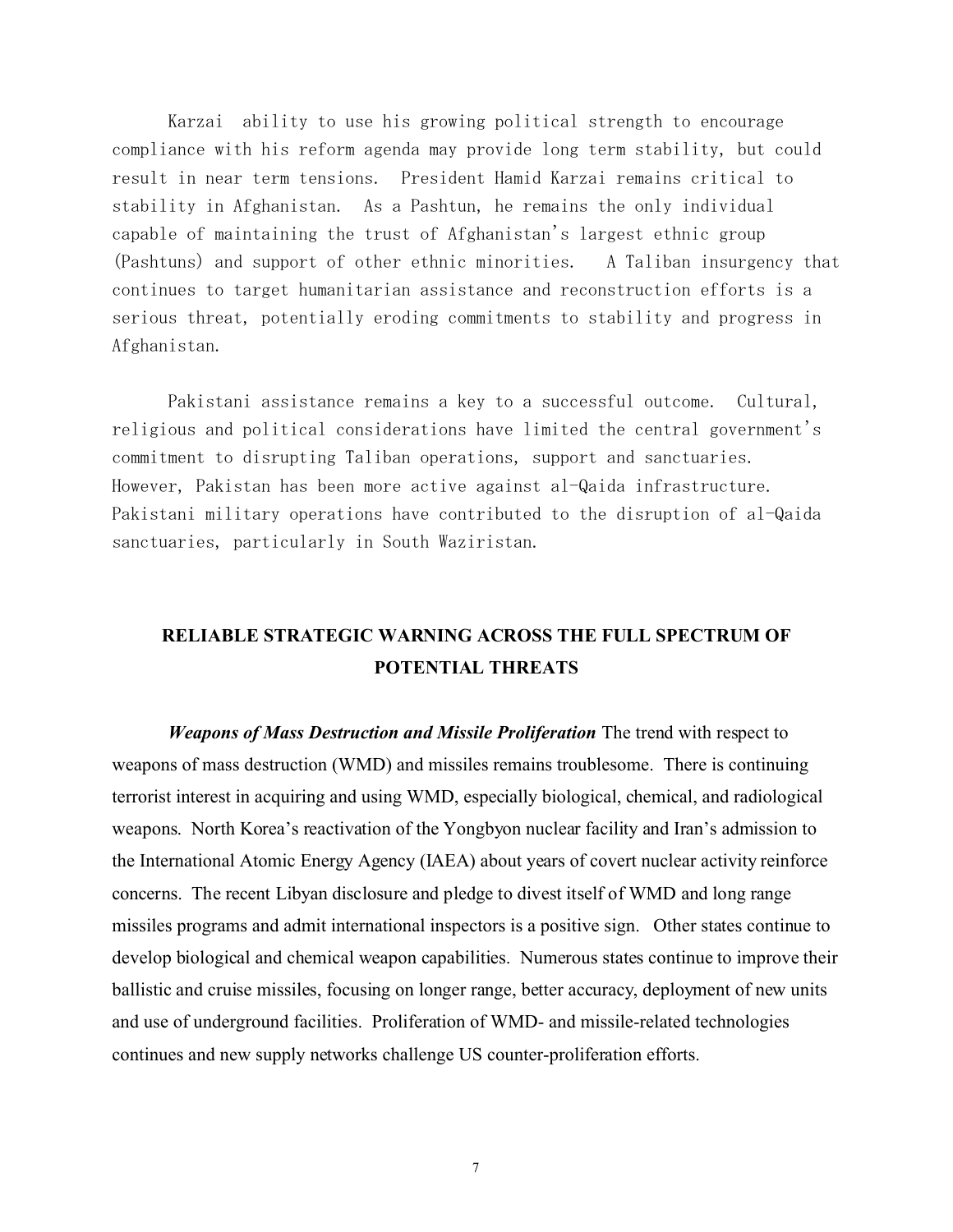*Nuclear Weapons* Russia's nuclear weapons stockpile continues to decline. DIA believes the number of weapons in China, India, Pakistan and North Korea will grow. We are also concerned about Syrian interest in nuclear technologies that could support a weapons program.

We believe North Korea has nuclear warheads from plutonium produced prior to the 1994 Agreed Framework. After expelling IAEA personnel in late 2002, North Korea reactivated facilities at Yongbyon and claims it reprocessed the 8,000 spent fuel rods from the Yongbyon reactor, adding plutonium for additional weapons. Pyongyang is expected to increase its weapons inventory by the end of the decade through plutonium production and a possible unlocated uranium enrichment capability. North Korea's current proliferation activities are troubling. The potential for the North to market nuclear weapons and technology is also troubling.

In 2003, Iran admitted to the IAEA that it had a covert uranium enrichment program for many years, removing any doubt about the military intent of their program. Tehran now claims it will halt uranium enrichment activity, in exchange for nuclear technologies. Faced with international pressure, Iran signed, but has not yet ratified the Nuclear Nonproliferation Treaty's Additional Protocol, allowing for more intrusive IAEA inspections. However, we remain concerned about Iran's ultimate nuclear intentions.

In South Asia, India and Pakistan have well-developed nuclear infrastructures and small stockpiles of weapons. Pakistan recently developed the capability to produce plutonium for potential weapons use. Weapon stockpiles in India and Pakistan are expected to grow.

*Chemical and Biological Weapons* Numerous states have chemical and biological warfare programs. Some have produced and weaponized agents, while others are in research and development stages. Contributing to the threat is potential development of new agents with toxicities exceeding those of traditional agents, or with properties that could challenge existing countermeasures. While we have no intelligence suggesting states are planning to give terrorist groups these weapons, we remain concerned about, and alert to, the possibility.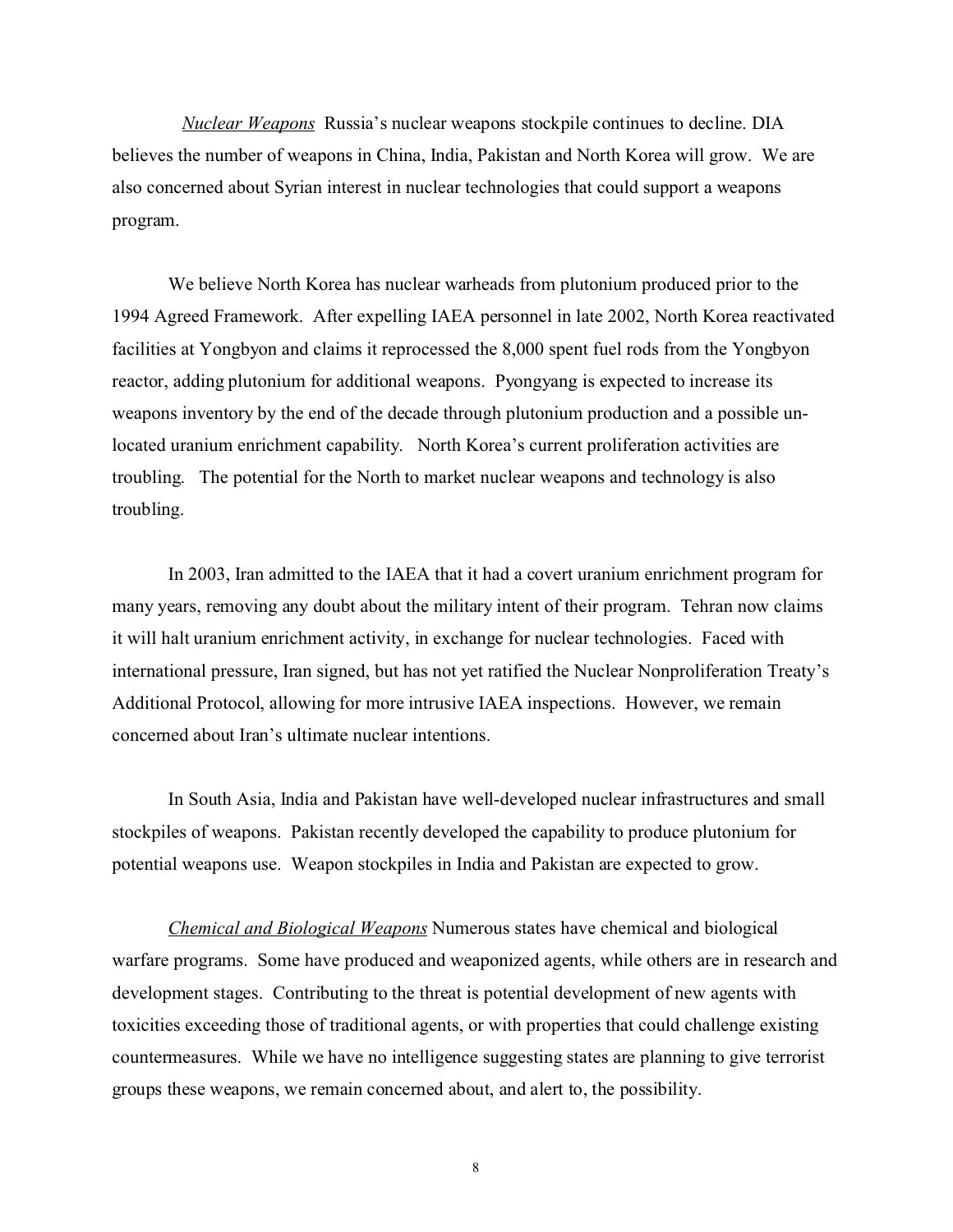These weapons are easier to develop, hide, and deploy than nuclear munitions. Supporting technologies are relatively inexpensive and readily available because they have legitimate roles in medical, pharmaceutical and agricultural industries.

*Ballistic Missiles* In addition to Russia and China, the United States will likely face intercontinental ballistic missile threats from North Korea. Iran may have the capability to field an intercontinental ballistic missile by 2015. Russia's force will continue to be the most robust and lethal.

China is modernizing its ballistic missile forces and is fielding increasingly accurate solid-fuel, road-mobile missiles that will enhance survivability and provide Beijing flexibility. China is improving its silo-based, liquid-propellant ICBMs and is testing a new mobile, solidpropellant ICBM, the 8,000-km-range DF-31. It also is developing programs for an extendedrange version of the DF-31. The number, reliability, survivability and accuracy of Chinese strategic missiles capable of hitting the United States will increase during the next decade.

Based on a space launch vehicle program, we judge Iran will have the technical capability to develop an intercontinental ballistic missile. However, we do not know whether Iran has decided to field such a missile. Tehran declared its 1,300-km Shahab-3 medium-range ballistic missile operational last summer.

North Korea continues to develop its Taepo Dong 2 intercontinental ballistic missile. This missile could deliver a nuclear warhead to parts of the United States in a two stage variant and target all of North America if a third stage is added. Press reports indicate North Korea is preparing to field a new IRBM, about the size and dimensions of the Russian SS-N-6 SLBM. If this is true, such a missile could reach US facilities in Okinawa, Guam and possibly Alaska. North Korea is the world's leading supplier of missiles and related production technologies, selling to countries in the Middle East and North Africa and to Pakistan.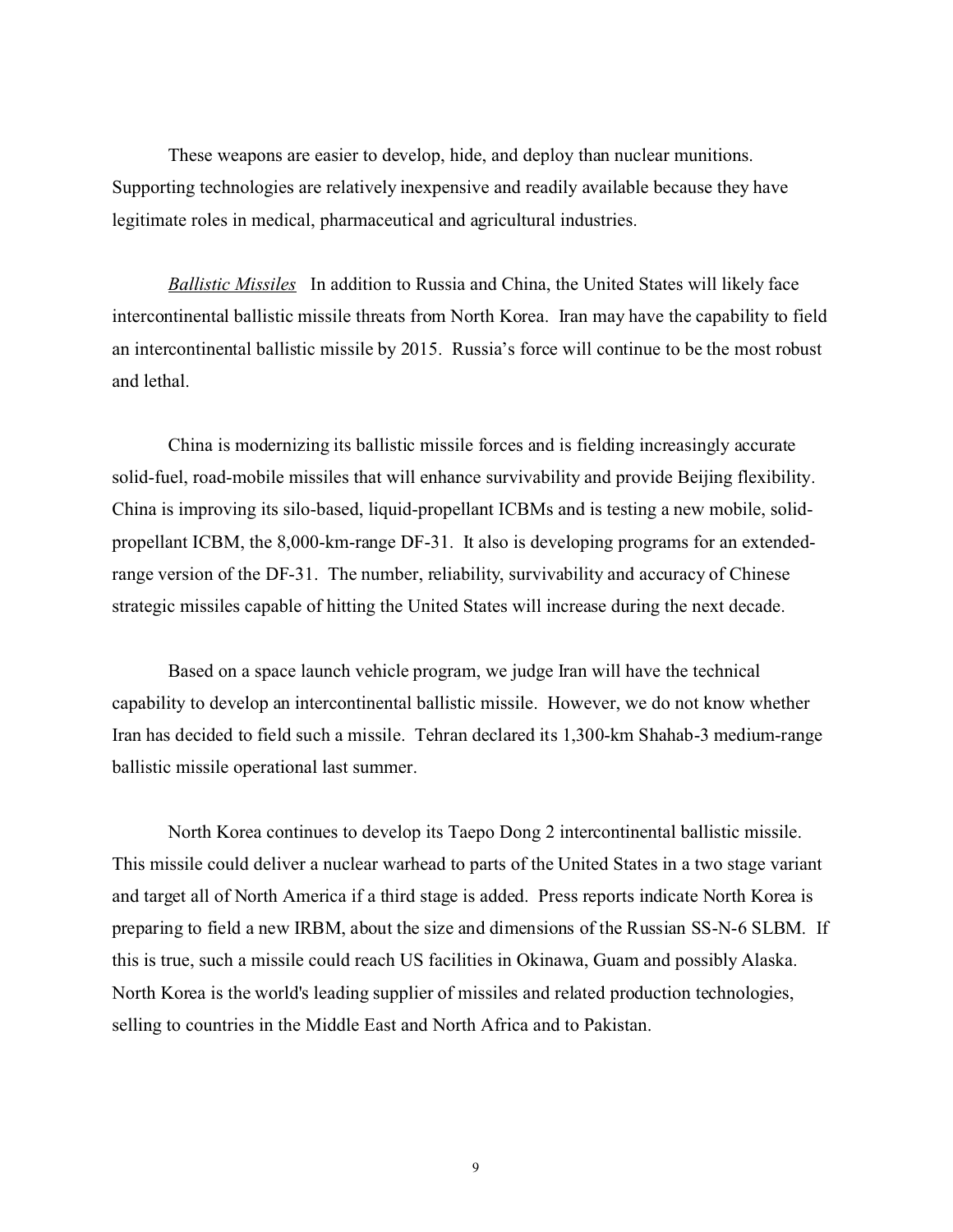*Cruise Missiles* The numbers and capabilities of cruise missiles will increase, fueled by maturation of land-attack and anti-ship cruise missile programs in Europe, Russia and China; sales of complete systems; and the spread of advanced dual-use technologies and materials. The threat from today's anti-ship cruise missiles is challenging and will increase with the introduction of more advanced guidance and propulsion technologies. Proliferation of land attack cruise missiles will also increase the threat to our forward based military forces and provide area denial weapons against potential contingency operations.

Today, very few countries, to include Russia, possess land-attack cruise missiles. China is expected to field its first dedicated LACM soon. China is developing and procuring anti-ship cruise missiles capable of being launched from aircraft, surface ships, submarines and land that will be more capable of penetrating defenses.

In the next ten years, we expect other countries to join Russia, China and France as major exporters in cruise missiles. India, in partnership with Russia, will begin production of the PJ-10, an anti-ship and land attack cruise missile, this year and may export the system.

*Proliferation* Russia, China, and North Korea support various WMD and missile programs, especially in the Middle East and South Asia. Russian entities support missile and civil nuclear programs in China, Iran and India, and to a lesser degree in Syria. Some of these nuclear technologies could have weapons applications. Chinese companies remain involved with nuclear and missile programs in Pakistan and Iran. In some cases, entities from Russia and China are involved without the knowledge of their governments. North Korea is the world's leading supplier of missiles and related technologies. We also see evidence of what is termed "secondary proliferation," when countries who previously imported weapons or weapons technology begin indigenous production and export of those systems. The most disturbing example of this trend is the linkage of North Korean, Libyan and Iranian enrichment programs to Pakistani technology.

*Information Operations (IO).* The information operations threat consists of capabilities such as electronic warfare, propaganda, denial and deception, and computer network attack to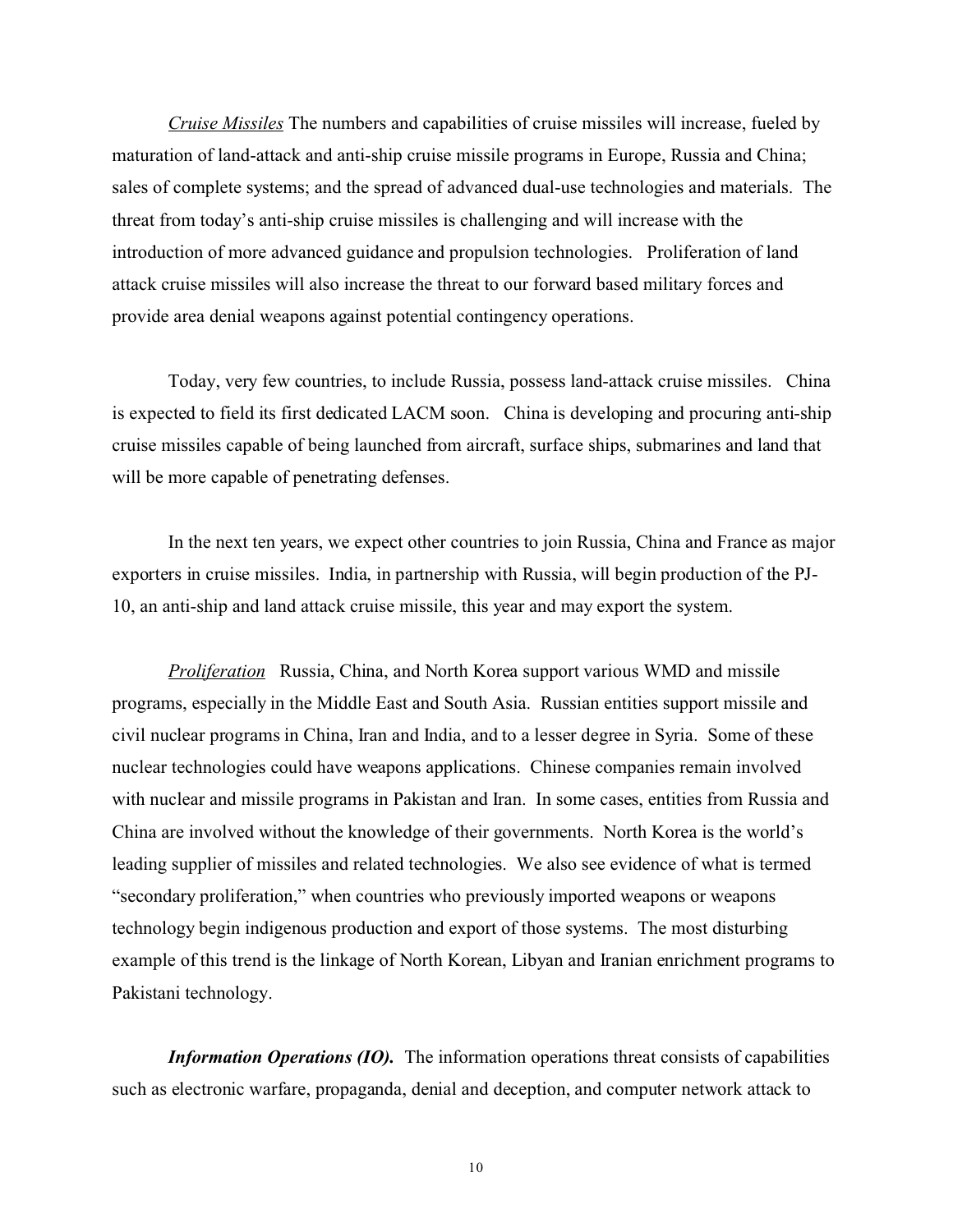affect human or automated decisionmaking processes. Some of these target infrastructures such as US logistics, command, control, communications, computers, intelligence, surveillance and reconnaissance and domestic economic infrastructure. Several adversaries are pursuing information operations focused on select capabilities such as propaganda and denial and deception. Russia and China have adopted more comprehensive approaches with multiple capabilities. Chinese military theorists are developing information operations doctrines, targeting both Western and regional nations that will pose a long-term strategic threat to US interests.

Many adversaries have demonstrated skill in misinformation and disinformation campaigns that target the United States and third parties to undermine US interests. The threat to computer networks is extremely dynamic, with growing capabilities that are easily proliferated. Numerous distributed denial of service techniques, to include viruses and worms, could be used to shut down or disrupt computers in the lead up to or during a conflict. Most disturbing is that the basic tools are readily available on the Internet and can be customized by adversaries to fit their needs. We expect the IO threat to grow.

*General Technology Proliferation.* The situation remains unchanged from my testimony last year. Advances in information technology, biotechnology, communications, materials, micro-manufacturing, and weapon development are having a significant impact on the way militaries and terrorist groups organize, plan, train and fight. Globalization of "R&D intensive" capabilities, such as computer hardware and software, biotechnology and nanotechnology, is allowing smaller militaries, groups, and even individuals' access to capabilities previously limited to those of the major powers. Integration, advancements and unanticipated applications of emerging technologies make the future and, correspondingly, our military strengths and vulnerabilities, extremely difficult to predict. While DIA cannot identify with specificity, some aspects of our military advantage will erode. Technological surprise is of great concern and we are watching this area intensely.

*Global Defense Spending.* Non-US global defense spending which we reported last year dropped 50% over the past decade, will likely increase during the next five years. The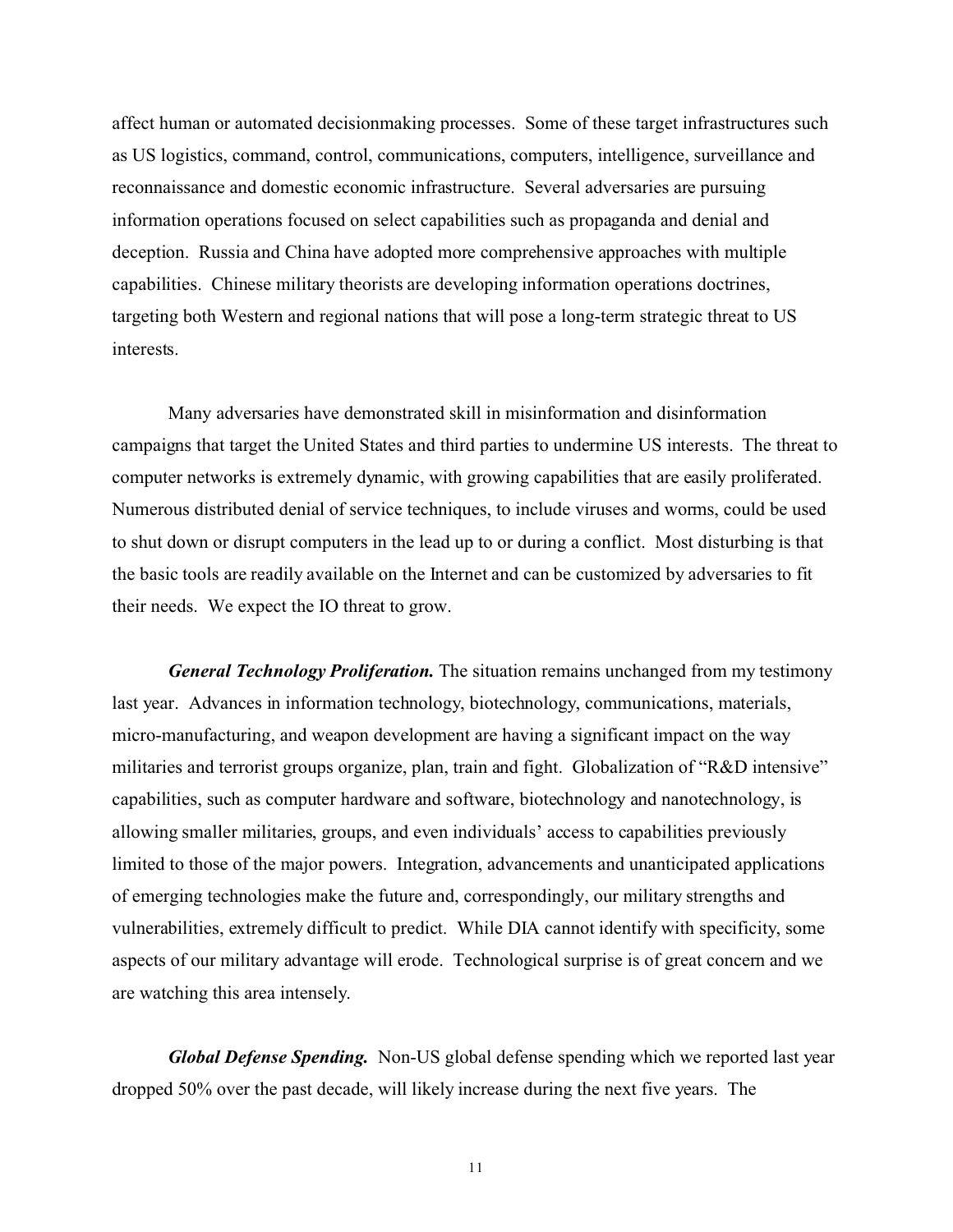improving global economy is allowing increased funding at moderate rates. Defense spending will enable countries to pursue selective force modernization.

*Globalization.* Globalization remains an overwhelming force that presents security challenges. Terrorists, proliferators of illicit weapons and military technology, narco-traffickers and alien smugglers are making increasing use of the world's financial, communication and transportation systems. Rapid change from transforming industries and infusion of foreign products, media and ideas is outstripping the ability of many governments and societies to adjust politically, economically and culturally. Portions of the population in many of these countries are instigating a backlash against the West and the United States, in particular. This backlash is one factor in extremist movements such as al-Qaida in the Islamic world and political instability in a broad range of countries. Our challenge is to develop collection and analytical skills to track and intercept the threatening things and people traveling around the world, and understand and predict instability and the social backlash that threaten our citizens and interests.

*International Crime.* Criminal groups in Western Europe, China, Colombia, Israel, Japan, Mexico, Nigeria, and Russia are involved in illicit transfers of arms and military technologies, narcotics trafficking and alien smuggling. We continue to identify links between terrorism and organized crime. For example, the Afghan drug trade is a source of revenue and logistic support for Taliban and other opposition groups. Elements of al-Qaida traffic in opium and heroin. In addition, we are concerned that criminal groups will use their established networks to traffic in Weapons of Mass Destruction and terrorist movement.

*Uneven Economic and Demographic Growth.* Uneven economic and demographic growth will remain a source of instability. The poorest countries are almost universally those with the fastest population growth. High birth rates create demographic momentum as large groups of young people reach child-bearing age. As a result, much of the world population will remain below internationally recognized poverty standards. This is a problem not only for the very poor countries, but middle income ones as well. Middle Eastern, South East Asian and African states are experiencing a "demographic bubble" (34% of Egyptians, 43% of Saudi Arabians, 42% of Afghans, 36% of Filipinos, 43% of Liberians and 48% of Congolese (DROC)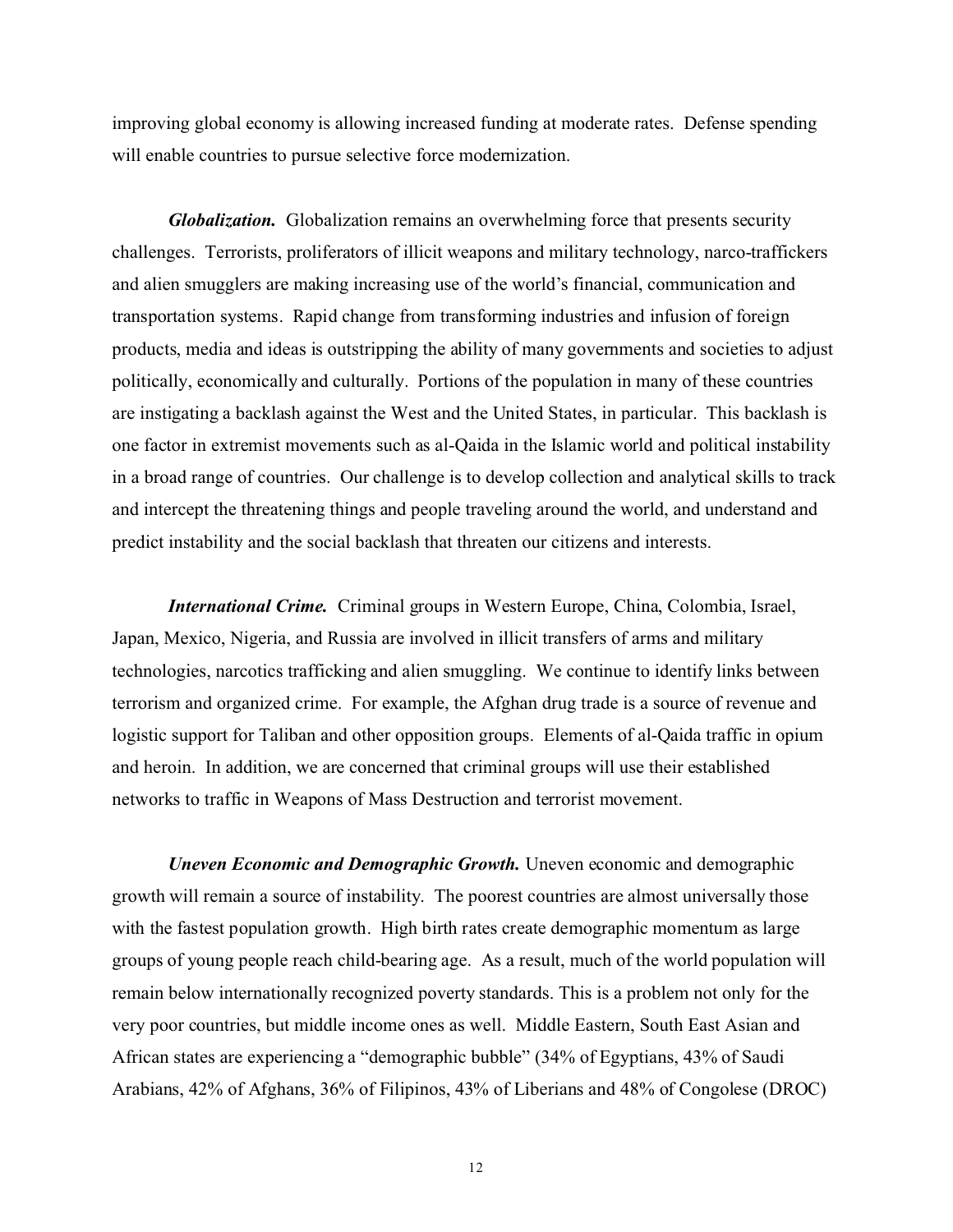are less than 15 years of age). Their economies and government services are not meeting the demands of growing populations. Education systems, as I spoke to earlier in my testimony, are a critical factor for development. Inadequate education systems can mean countries and even regions are not capable of taking advantage of the opportunities of the global economy. The gap between the rich and the poor grows larger. Meanwhile, the communications revolution gives the poor a clearer view of the world's wealth, fueling resentment against their own governments and the developed world.

*North Korea.* Pyongyang's open pursuit of nuclear weapons and delivery systems remains a serious challenge. Pyongyang considers its nuclear weapons program critical to regime survival. North Korean media reports suggest Kim Chong-il believes the speed and success of Operation IRAQI FREEDOM (OIF) underscores the ineffectiveness of the North's conventional forces and the value of nuclear weapons.

North Korea's approach with respect to nuclear weapons is assessed to be designed to achieve the maximum concessions from the US and other regional powers to ensure its own political and economic survival. While Kim Chong il may be willing to abandon his nuclear weapons program, turn over the existing plutonium stockpiles and accept a vigorous inspection regime, we do not know the specific conditions which the North would require to reach an agreement.

North Korea People's Army remains capable of inflicting hundreds of thousands of casualties and severe damage on the South. North Korean missile forces can also attack Japan. Internally, the regime in Pyongyang appears stable, but there are many unknowns. Kim Chong-il's security services maintain tight control over the domestic population.

North and South Korea cooperate in economic, transportation, and social sectors, but the South has made little headway on security issues. Without Seoul's assistance North Korea might be much less stable.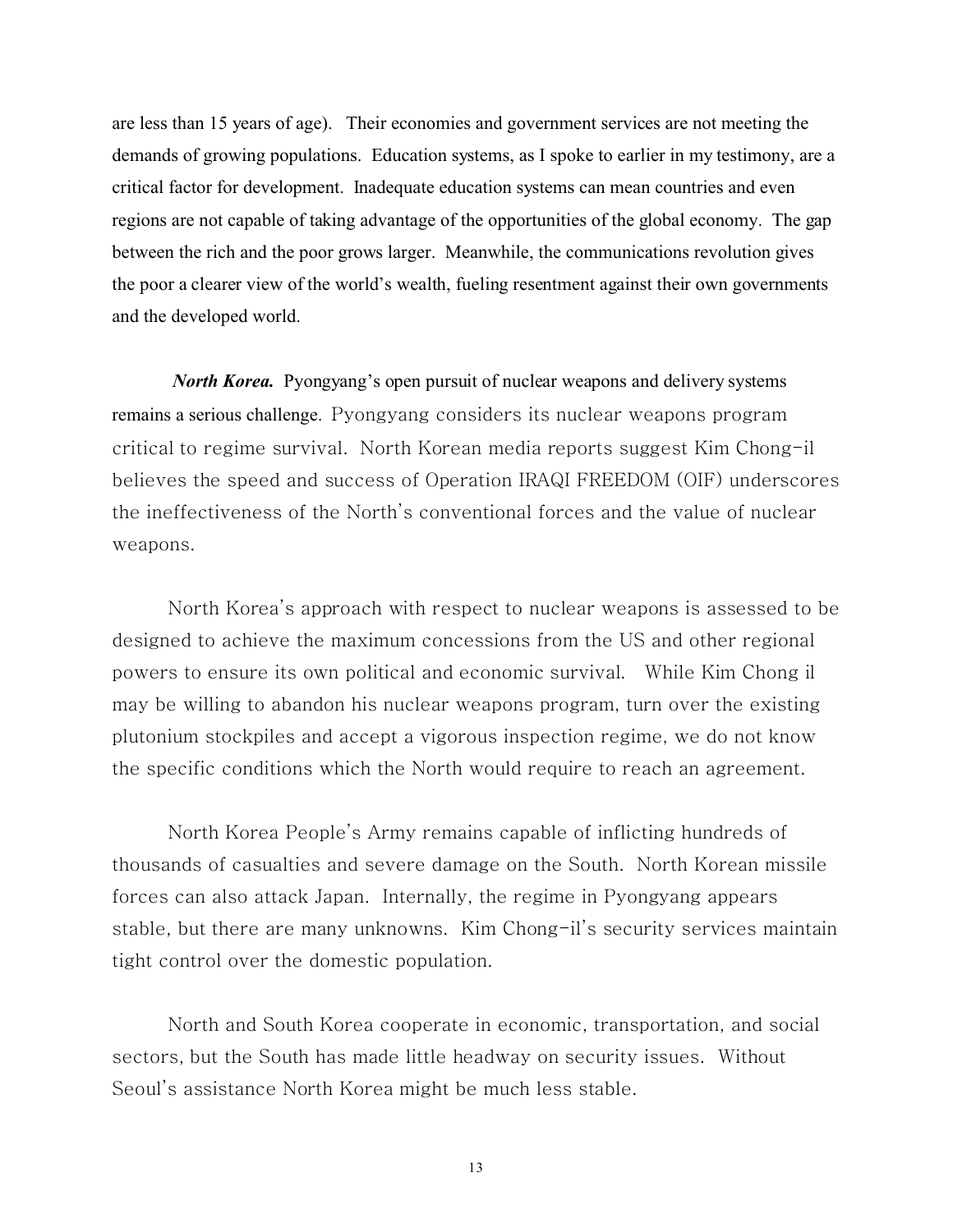*China.* Chinese leadership transition since 2002 has progressed smoothly. The new leaders are unified in their focus on domestic stability and economic growth, maintaining the same security priorities and calculus as their predecessors. Former President Jiang Zemin retains control of the armed forces as Central Military Commission Chairman, providing continuity to Chinese military modernization and strategic direction.

China's leaders continue support for the global war on terrorism, in part because they see opportunities for international cooperation against domestic separatist problems--predominantly the ethnic-Uighur communities in western China. Beijing's criticism of the US presence in Afghanistan and Central Asia and what they consider US unilateralism has been muted. However, Beijing likely fears a long-term US presence on its borders. The Chinese government has also limited its criticism of Coalition military operations in Iraq.

China is keenly interested in Coalition military operations in Afghanistan and Iraq and is using lessons from those operations to guide People's Liberation Army modernization and strategy. Beijing was impressed with US ground forces' performance during the Iraq war. While several years will be needed to fully incorporate lessons, China's military leaders are reevaluating some of their military assumptions.

China continues to develop or import modern weapons aimed at enabling it to fight and win wars on or near its periphery. Acquisition priorities include surface combatants and submarines, air defense, fourth-generation fighters, ballistic and anti-ship cruise missiles, space and counter-space systems, and modern ground equipment. The PLA is also cutting approximately 200,000 personnel to streamline the force, reduce costs, and support modernization. While making progress, the PLA continues to face significant technical and operational challenges.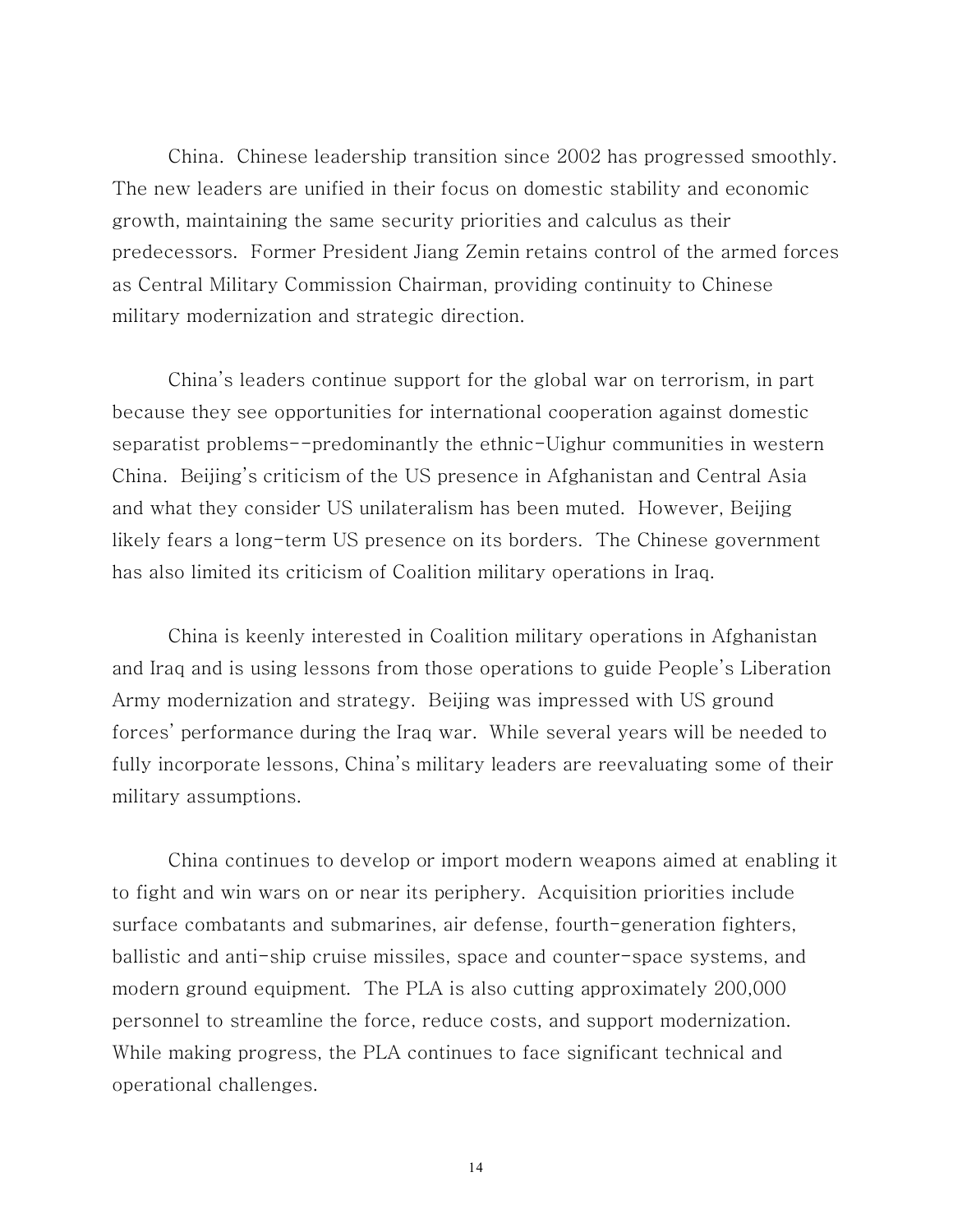Domestic political events on Taiwan are the principal determinant of short term stability in the Taiwan Straits. Beijing is carefully monitoring developments in advance of Taipei's March 2004 presidential elections and referendum. We see no indications of preparations for large-scale military exercises to influence Taiwan voters. Most of China's efforts appear to be diplomatic, oriented toward convincing the United States to constrain Taiwan. China's leaders see last year's enactment of Taiwan's referendum-enabling legislation as a legal basis for prospective independence. China's leaders also are concerned that Taiwan President Chen Shui-bian would interpret reelection in 2004 as a popular endorsement for Taiwan independence. Beijing will not tolerate Taiwanese independence and will use military force regardless of the costs or risks.

*Russia.* After nearly a decade of declining activity, the Russian military is beginning to exercise its forces in mission areas it believes are essential for deterrence, global reach and rapid reaction. Open source reporting confirms that ground force exercise activity in 2003 doubled that of 2002; training for use of non-strategic nuclear forces continues; and Russia desires to have the ability for its Navy and Air Force to operate globally, as evidenced in their joint exercises in the Indian and Pacific Oceans in 2003. Russian military spending has increased in real terms in the past four years, in line with its improving economy. Additionally, we expect modest increases in the procurement of new weapons. Improvements will continue unless Russia suffers an economic setback – especially a significant decrease in the price of oil.

Moscow is attempting to reclaim great power status. Russian leaders believe an improving military supports its foreign policies and conveys the image of an active global power capable of asserting it national interests. It also supports the leaders' domestic political position. Additionally, Russia is improving its relations with some countries, most notably France, China, and India, in pursuit of a "multi-polar" world and to enhance its arms sales.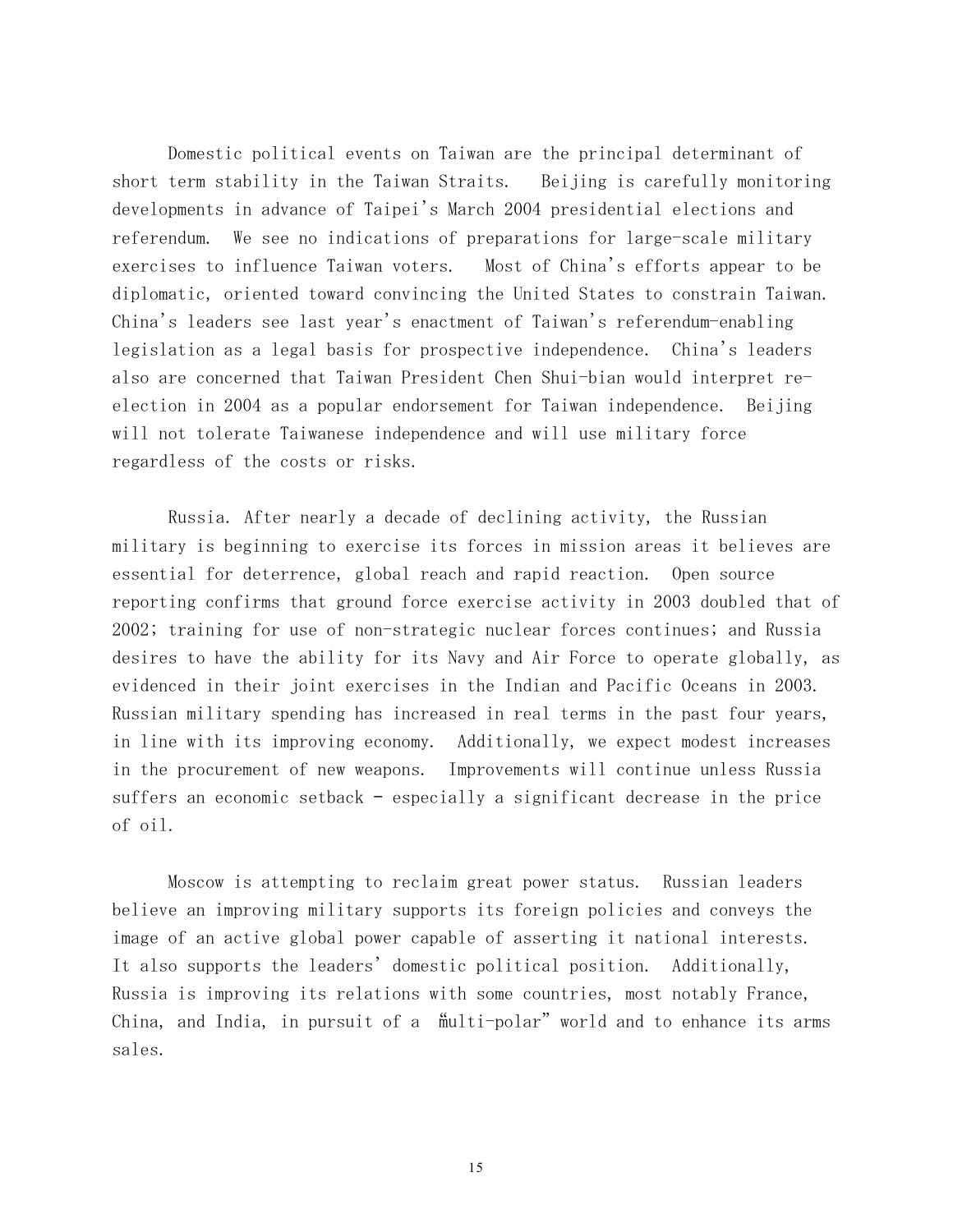Russian military leaders were surprised by OIF's speed, effectiveness and low casualties, but not by the operation's ultimate success. Proponents of Western-style military reforms believe the results demonstrate the need for change in the Russian armed forces. However, they face resistance from an entrenched bureaucracy and senior leaders with vested interests in the status quo. OIF reinforced previous Russian assessments of the need for precision strike capabilities and improved intelligence, surveillance and reconnaissance systems. Russian military leaders recognize the need for more resources, but economic realities will prevent dramatic increases in military expenditures.

Russian leaders see OIF as an embodiment of US unilateralism and believe US actions have weakened the GWOT alliance. Despite these views, Russia voted in favor of several US-backed UN Security Council Resolutions. Moscow believes the United Nations should have the lead in establishing an Iraqi government. They will also work to ensure Russian commercial access to post OIF Iraq and repayment of some of their loans to the previous Iraqi regime.

President Putin and other Russian leaders reacted calmly to the latest round of NATO enlargement and are working to improve relations within NATO. However, many maintain the traditional Russian fear of military encirclement, citing potential of US military rebasing and suspicions that Washington is not interested in ratifying the adopted Conventional Armed Forces in Europe Treaty or extending it to the Baltic States. They will oppose Ukraine's, Georgia's and Azerbaijan's efforts to join NATO.

The Chechen war continues after more than four years and is a drain on the Russian military. Moscow rejects negotiations to end the war, but has not been able to defeat the guerrillas. Approximately 65,000-75,000 Russian troops remain in Chechnya. Official casualties approach Soviet losses in Afghanistan. However, Chechnya remains a minor issue for most Russians and has not threatened President Putin politically. Nevertheless, Chechen extremists remain capable of headline-grabbing attacks in many areas of Russia.

Iran. Iran remains wary of the large US force presence in Iraq. However, fears of war between the US and Iran have eased and most Iranians are indifferent to the US presence. Nonetheless, a substantial minority strongly distrusts US motives in the region. Iranian attitudes will be shaped by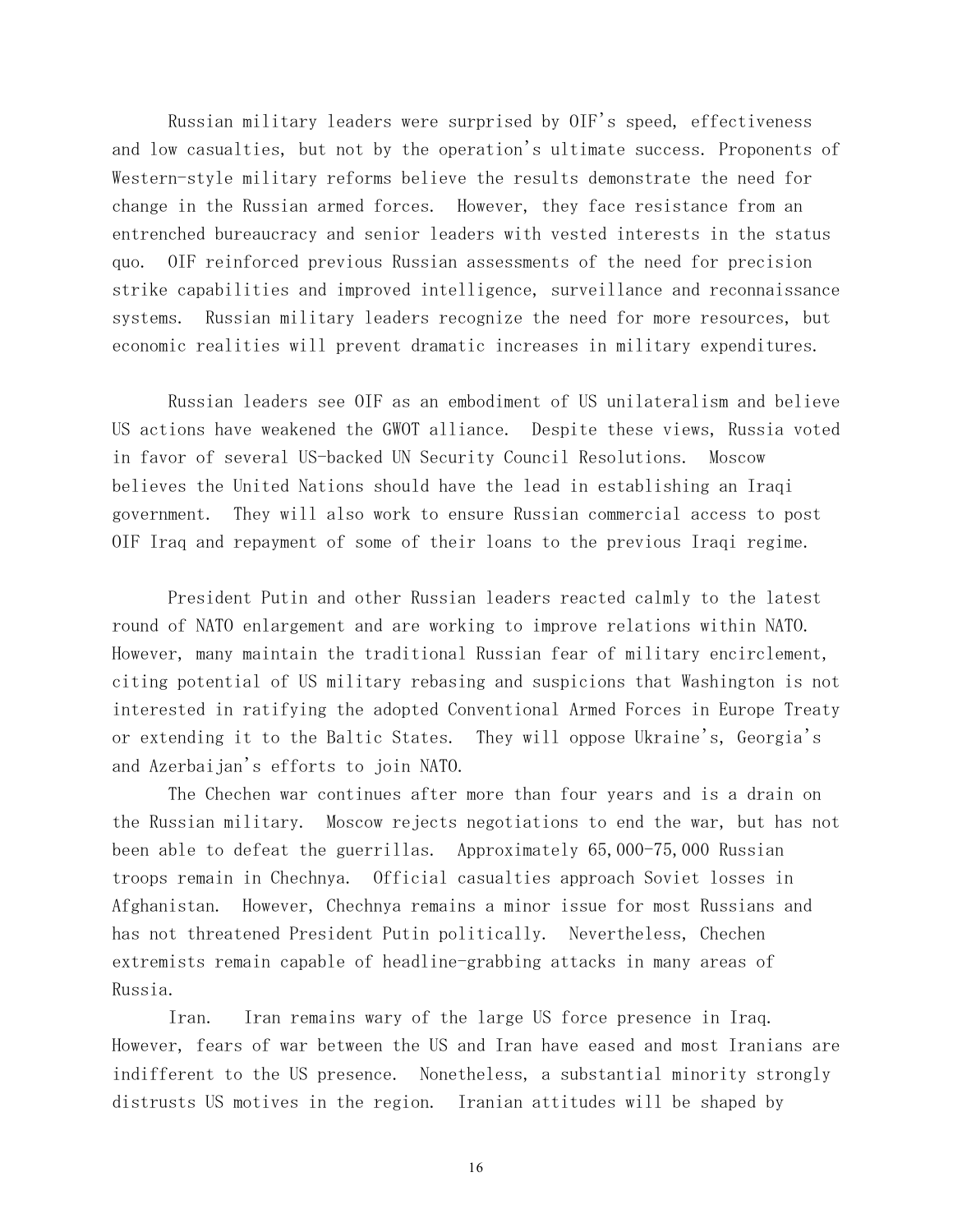Washington's ability to improve the political and economic situation of ordinary Iraqis, especially the Shia.

With the exception of naval forces, Iran's military modernization has been stagnant. In reaction to OIF, Iran publicly announced implementation of an asymmetric strategy emphasizing lightly armed but numerous guerrilla forces. The only addition to Iran's air and air defense inventory is a new IRGC Air Force squadron of Su-25 close air support aircraft. Iran's Navy, the region's most capable, can temporarily disrupt maritime traffic through the Strait of Hormuz using a layered force of KILO Class diesel submarines, shipand shore-based antiship cruise missiles and naval mines.

On the domestic scene, the hope among Iranians that President Khatami could institute change has faded. Conservatives retain control, and reformists are not mounting a challenge to their authority. Although Iran is stable for now, the regime must address social and economic problems if it is to ease public frustration and the potential for future unrest.

Israeli-Palestinian Violence. The Israeli Palestinian conflict remains basically unchanged from last year. It furthers anti-American sentiment, increasing the likelihood of terrorism and increasing pressure on moderate Middle East regimes. While Israeli-Palestinian violence continues, the intensity and fatality levels decreased this past fall. Nevertheless, violence could flare suddenly.

Periodic attacks along Israel's northern border could escalate, drawing in Syria and Lebanon. In October, Israel retaliated for a terrorist attack by striking a terrorist training camp in Syria. Israeli leaders warned they would hold Syria responsible for future terror attacks by groups it harbors or sponsors.

 A US diplomatic convoy entering the Gaza Strip in October 2003 was deliberately targeted with an improvised mine. DIA believes this attack to be an isolated incident. We have no credible intelligence that a major Palestinian terrorist group is currently targeting US facilities and persons.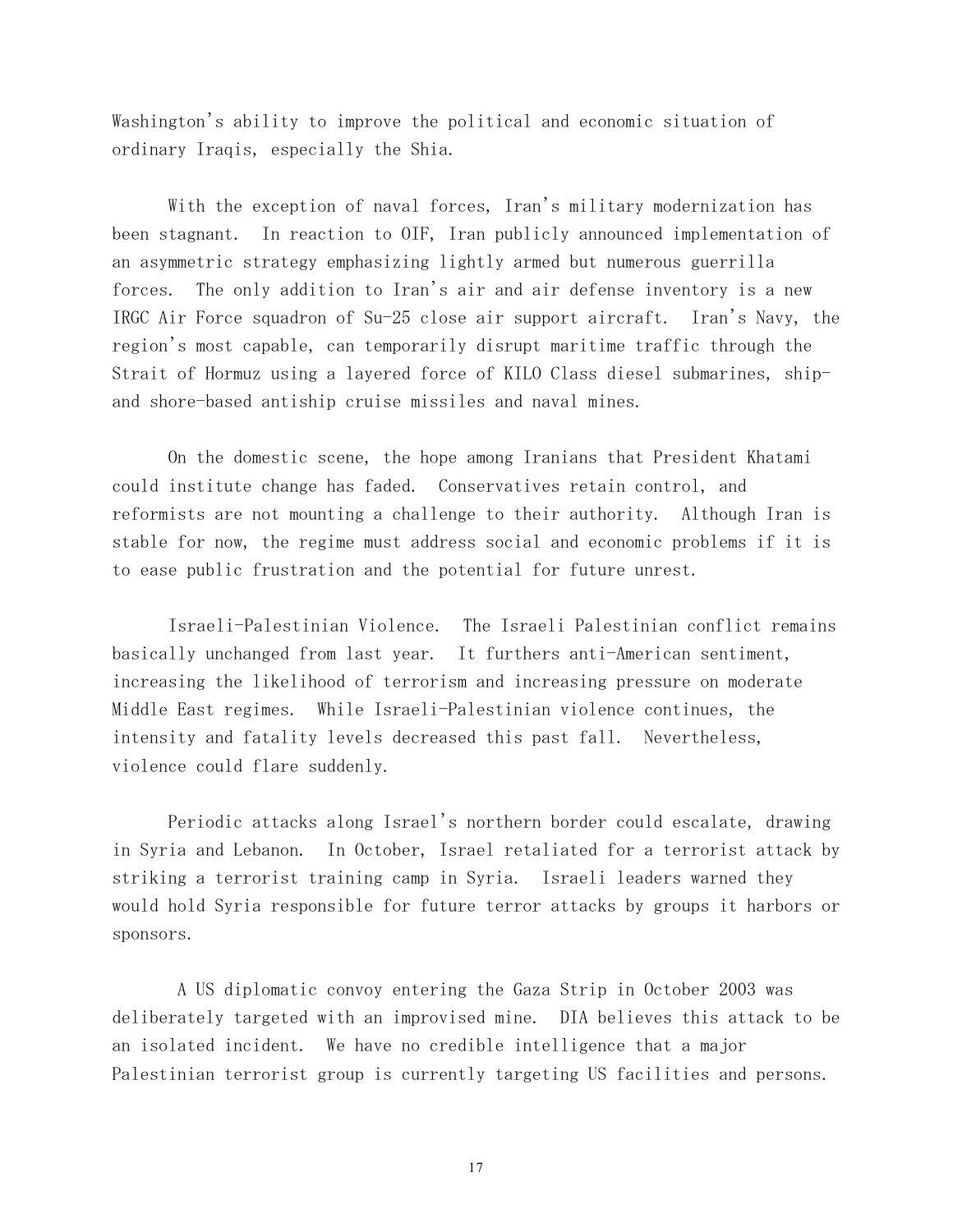#### KNOW SOMETHING ABOUT EVERYTHING

*Pressures in the Islamic World.* The process of sorting through competing visions of what it means to be a Muslim state in the modern era continues. As stated earlier in my testimony, we are particularly concerned over the stability of many of our Arab partners because of their poor economic conditions, ineffective government institutions and youth bulge." Arab public sentiment is increasingly opposed to US policies according to recent polls, increasing pressures on governments who support the US. Support for the war on terrorism is low, ranging from 56 percent in Kuwait to 2 percent among Jordanians and Palestinians. Support for America has dropped in most of the Muslim world. Favorable ratings in Morocco declined from 77 percent in 2000 to 27 percent in spring of last year and in Jordan from 25 percent in 2002 to only 1 percent in May 2003. The percentage of Saudi's expressing confidence in the United States dropped from 63% in May of 2000 to 11% in October 2003. The Israeli-Palestinian conflict, and Washington's perceived pro-Israeli bias, was cited in some polls as a leading reason for anti-US sentiment. These conditions and increasing anti-US sentiment provide sustenance for radical political Islam at the expense of moderate elements.

Many of our partners weathered stresses within their countries during OIF because of the short duration of the conflict, acquiescence to expression of moderate levels of anti-US sentiments and protests, and reliance on their strong military and security forces. Challenges to stability and continued support for the war on terrorism remain. Additionally, the assassination of a few key leaders could quickly change support for pro-US policies.

 *Pakistan* President Musharraf faces significant political and economic challenges. He was recently the target of two sophisticated, wellplanned assassination attempts. His support for the global war on terrorism, crackdown on indigenous Islamic extremists, Afghan policy, restrictions on Kashmiri militants and attempts to improve relations with India have all increased his vulnerability. Popular hostility to the US is growing, driven in particular by Islamabad's support for US counter-terrorism efforts. Opposition constrains his range of options.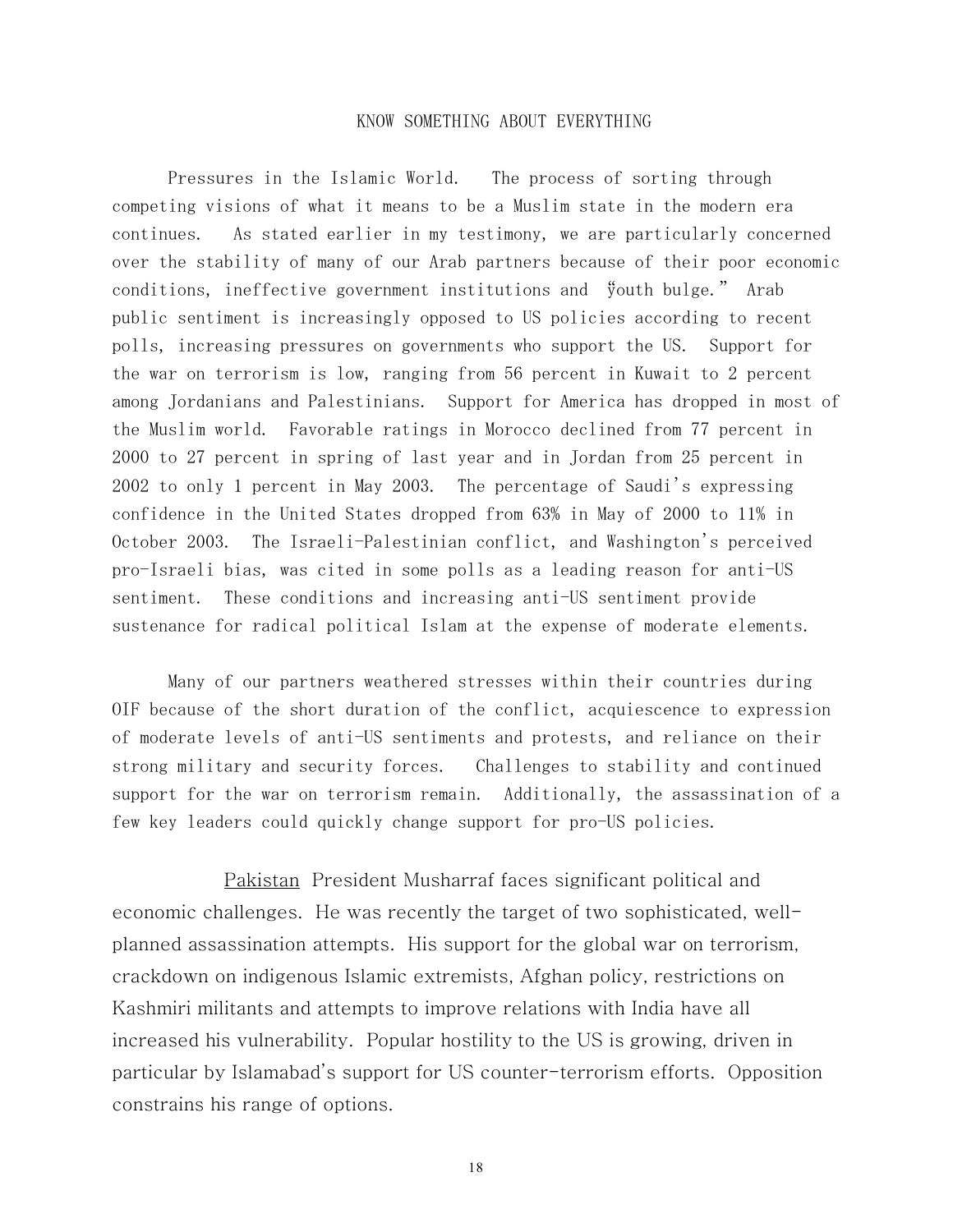Musharraf's viability depends on continued support from his military. He appears to retain the support of this core constituency. However, the two recent attempts on Musharraf suggest insider knowledge. He remains at high risk of assassination. If Musharraf were assassinated or otherwise replaced, Pakistan's new leader would erode pro-US policies. The extent and pace of this erosion will depend on how Musharraf departs and who replaces him.

*Tension Between India and Pakistan* Since Prime Minister Vajpayee's "hand of friendship" speech last spring and successful South Asia Association for Regional Cooperation (SAARC) conference in Islamabad this January, India and Pakistan have taken a series of steps to defuse tensions from the 2001/02 crisis. These include restoring high commissioners, resuming transportation links, building people-to-people contacts, observing a cease-fire along the Line of Control and pledging to engage in dialogue on all bilateral issues including Kashmir. With the underlying causes of the Kashmir dispute unresolved and continued but reduced cross border infiltration, relations could rapidly deteriorate in the wake of another spectacular terrorist attack or political assassination. Both sides retain large forces close to the Line of Control in Kashmir and continue to develop their WMD and missile programs. Pakistan views its WMD programs as its only viable alternative to India's improving conventional capabilities.

*Egypt, Jordan, Saudi Arabia* The Egyptian government remains in control of the country. Egypt's multiple, overlapping security agencies effectively manage protests and political dissent. Cairo seeks closer official cooperation and consultation with Washington in promoting stability and security in Iraq but is limited by public discontent over US regional policies. Cairo also is actively pushing the various Palestinian factions to agree to a cease-fire and return to the negotiation table with Israel.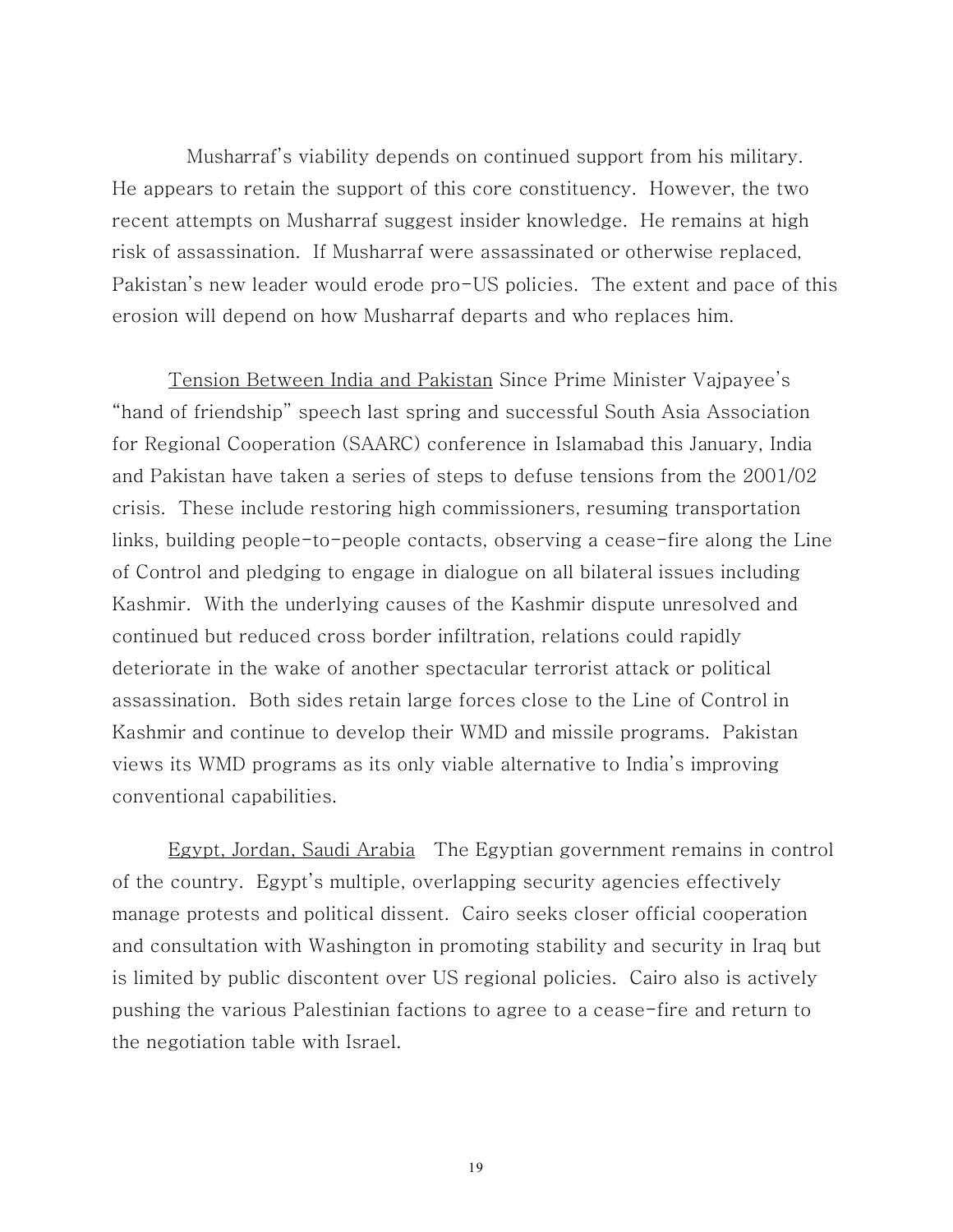The Jordanian government remains stable, largely owing to the loyalty of the military and security forces to a very popular King. The government is accelerating political and economic reform in the face of chronic economic and social pressures. King Abdallah has acknowledged that terrorism remains a threat citing the bombings of the UN headquarters and the Jordanian embassy in Iraq last year. Jordan's position has been steadfast in denouncing terrorism, and Jordanian Foreign Minister Muasher has reiterated Jordan's commitment to cooperate with all countries and multilateral efforts in the fight against terrorism.

 Despite recent terrorist attacks, the Saudi regime's control of national resources, the security infrastructure and international support will enable the regime to survive. The backlash from last year's bombings actually strengthened public support for the global war on terrorism and prompted the government to seek increased international counterterrorism cooperation with the United States and other allies. At the same time, the Saudi public opposes US policies in the region.

 *Indonesia* President Megawati, who faces election this summer, has increased political stability in Indonesia. Still, social and economic problems persist and Islamic extremists continue to foster terrorism and sectarian unrest. National unity remains a core preoccupation, with major security operations containing, but not defeating secessionists.

 Terrorist bombings in Bali in 2002 and last year in Jakarta mobilized government efforts, leading to arrests and convictions of many Jemaah Islamiyah figures. Indonesia's largely moderate Islamic population rejects terrorism but often is wary of US policies in the Middle-East. Jakarta's cooperation on counter-terrorism will, to varying degrees, continue. However, the government will avoid close identification with the US and treat Islamic militant figures with caution through the elections. If President Megawati is re-elected, the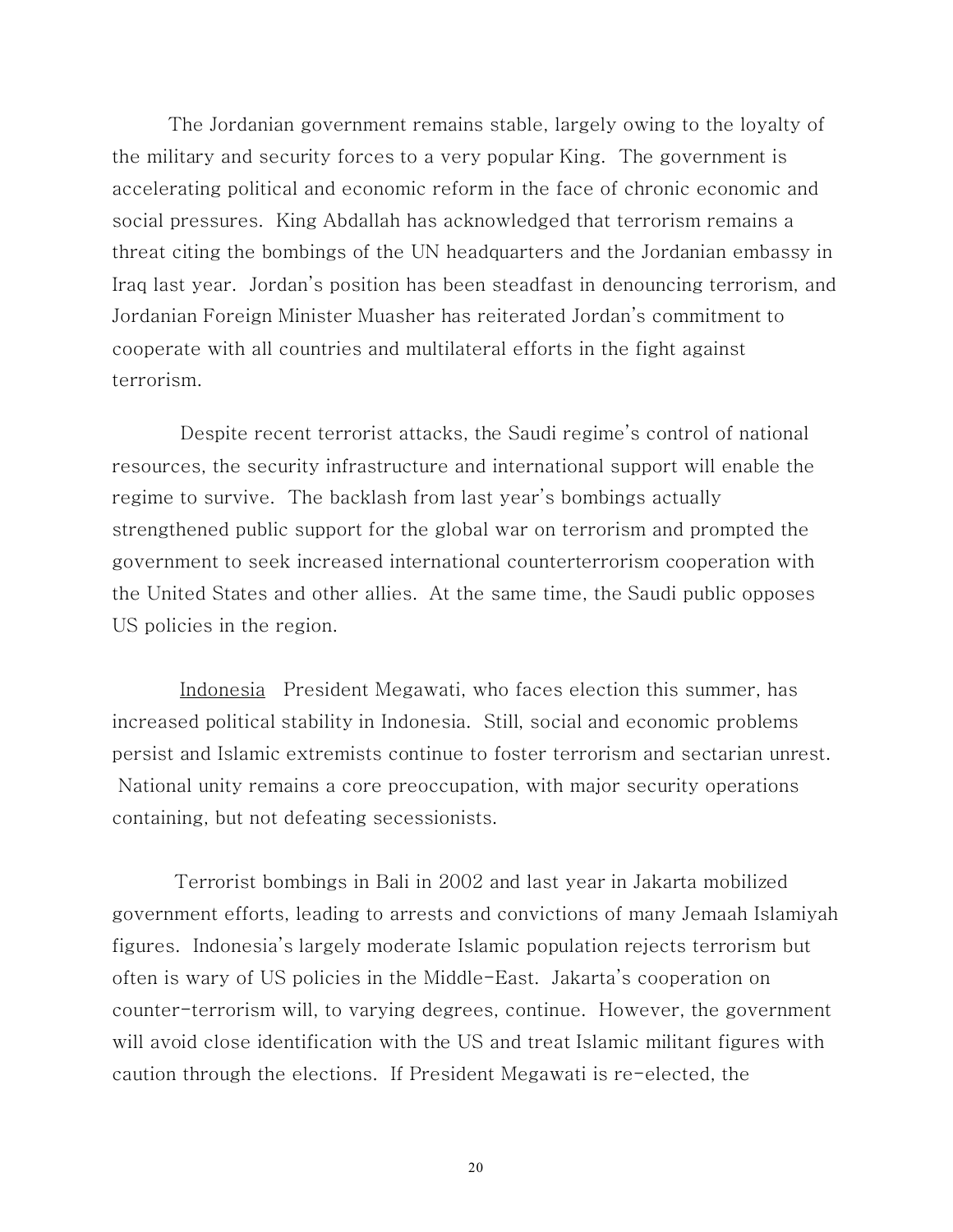Indonesian government will likely strengthen its counter-terrorism cooperation.

*Philippines.* Like President Megawati in Indonesia, President Arroyo has increased political stability in the Philippines and support for the GWOT. She is also standing for re-election in 2004. The country suffers from an active communist insurgency and Muslim separatist groups, some linked to al-Qaida. None, individually or combined, can overthrow the government. At the same time, government security forces are overextended and cannot deal effectively with the problems. Arroyo survived a failed coup by junior officers protesting corruption and pay inequity in the military in summer 2003. We do not expect a repeat of this incident prior to the May 2004 elections, despite the fact that coup rumors persist.

 Philippine support for the war on terrorism will continue. US military operations in the Philippines are limited by their constitution and political opposition. Law enforcement efforts have actually been more successful than the military in capturing terrorists. Manila has contributed a 100 member contingent to Iraq and is willing to contribute more if funding issues are resolved. They are looking to benefit from reconstruction contracts.

*Liberia.* Liberia is representative of many countries in Africa suffering from widespread government corruption, illicit arms flow and mercenaries. Liberia is on a path to recovery after 14 years of civil war, owing to the ouster of regional troublemaker and former President Charles Taylor, the signing of a comprehensive peace accord, the intervention of UN peacekeepers and the installation of a National Transition Government (NTGL). Even so, power struggles within the NTGL and factional fighting in the interior will persist until the UN deploys forces in other parts of Liberia to ensure demobilization and disarmament of targeted groups.

## OTHER EVOLVING TRENDS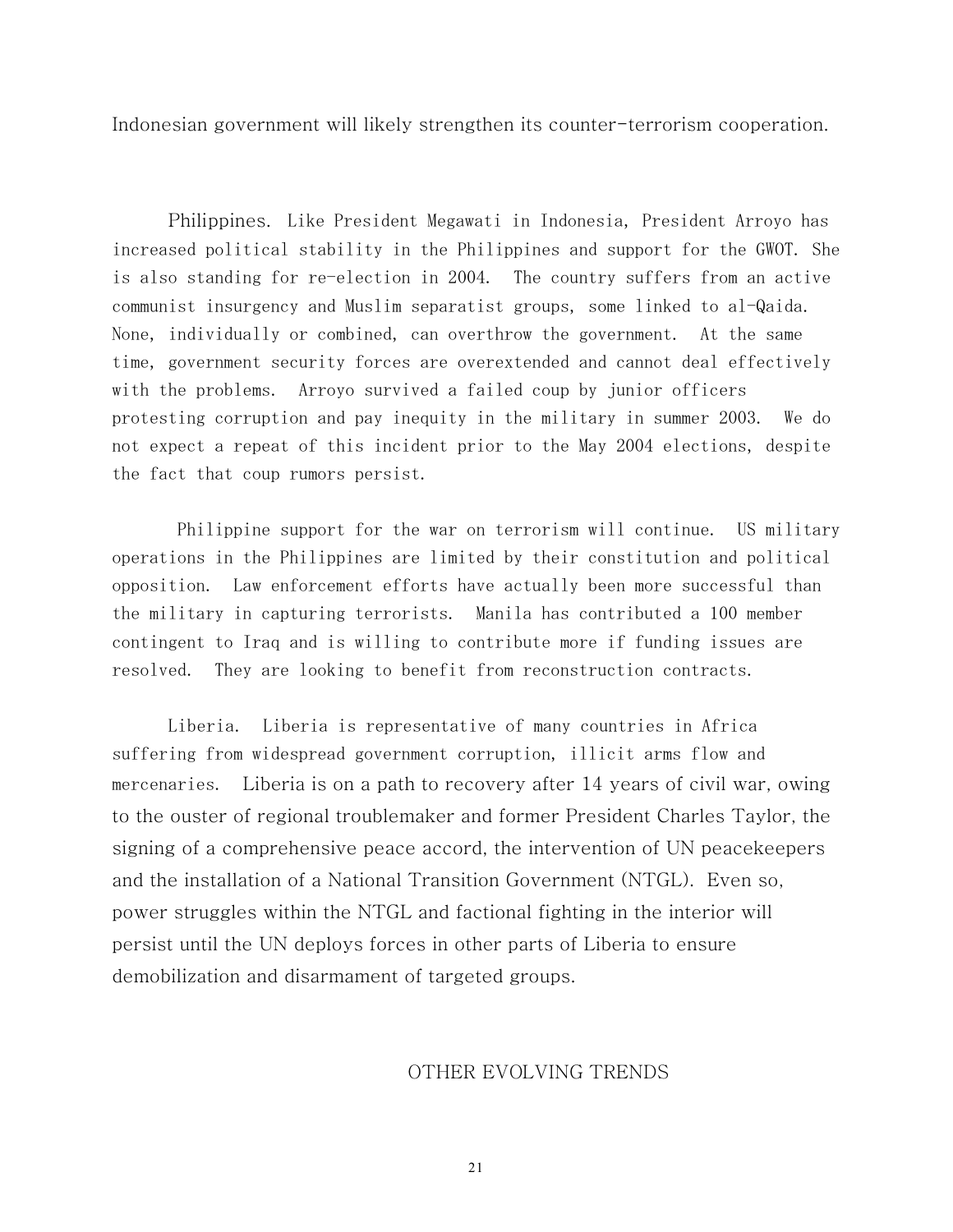There are threats, both passive and active, to Defense Intelligence's collection capabilities. Information is the life blood of analysis and analysis is the foundation for knowledge. To ensure information superiority we must understand and counter those threats.

*The Counterintelligence Threat.* Threats from foreign intelligence entities, both state and non-state actors, represent a growing challenge as they become more complex and elusive. These actors target a widening range of US interests, from military and intelligence plans, operations and capabilities, to the growing threats to US economic, technological, scientific and industrial competencies. Adversaries and traditional allies alike target US capabilities.

 *Cover, Concealment, Camouflage, Denial and Deception.* Key target countries have increased cover, concealment, camouflage, denial and deception efforts to thwart US technical intelligence, surveillance and reconnaissance and clandestine human intelligence collection. Virtually every state that perceives itself threatened by US military power and intelligence is assessing the performance of US tactics, weapons and reconnaissance capabilities in OIF to develop more effective countermeasures against US high-technology warfare.

 *Underground Facilities.* Use of underground facilities (UGFs) to protect and conceal WMD, ballistic missiles, leadership, and other activities is expanding. Growing numbers of UGFs are especially notable among nations with WMD programs. In 2003, we have observed more than a dozen new military or regime-related UGFs under construction.

 *Space and Space-Denial Capabilities.* Adversaries recognize the importance of space and are improving their access to space platforms. Worldwide, the availability of space products and services is accelerating, fueled by proliferation of advanced satellite technologies, including small satellite systems, and increased cooperation among states and increased activity by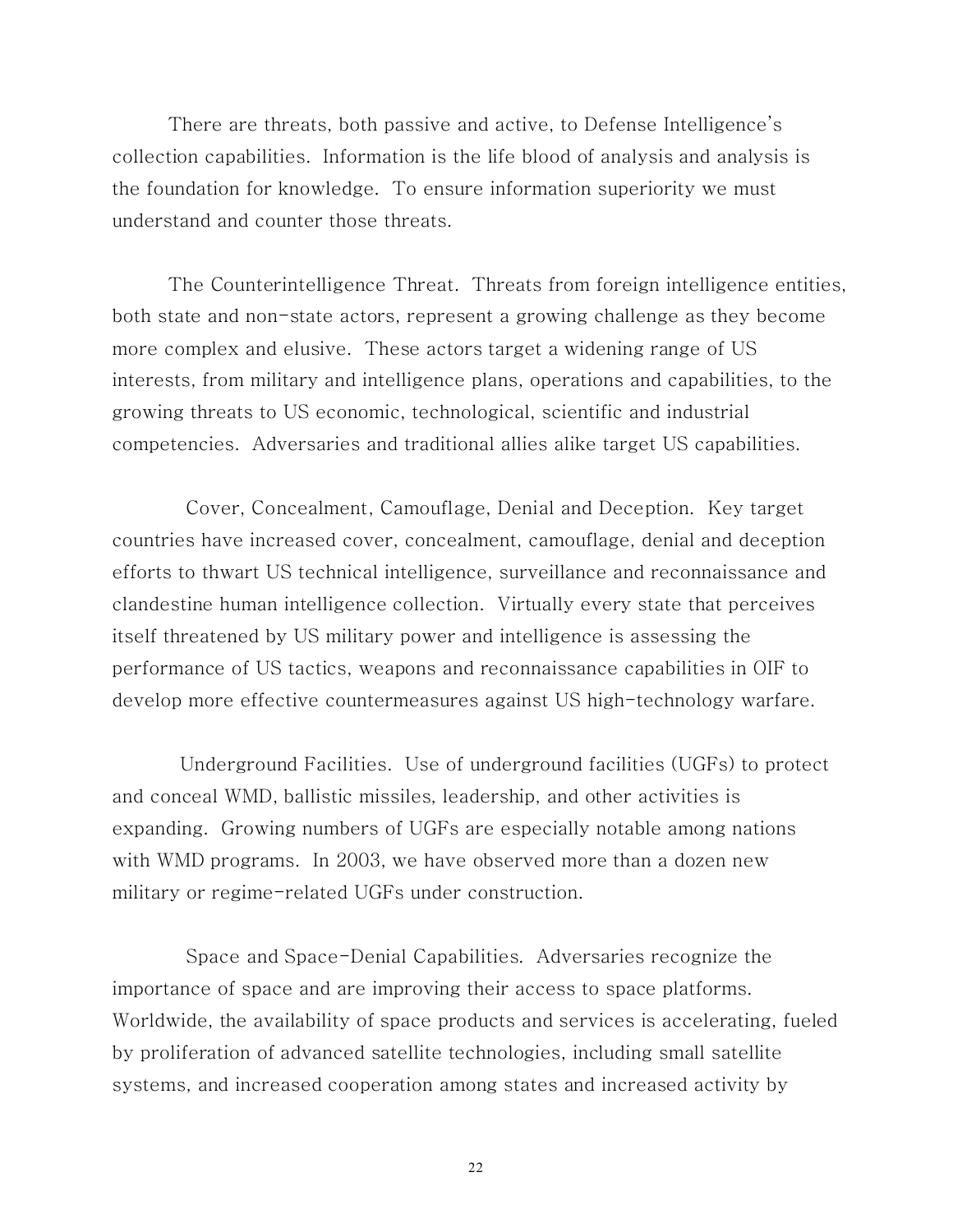consortia. These developments provide unprecedented communications, reconnaissance and targeting capabilities to our adversaries because most space systems have military as well as civil applications.

### CLOSING THOUGHTS

The US faces an assortment of existing and developing challenges, ranging from growing arsenals of nuclear armed intercontinental ballistic missiles, to terrorists potentially armed with WMD or IO weapons, to insurgents and extremists attempting to destabilize our most important partners in GWOT. At the same time, advances in technology and increasing globalization have made our job of collection and analysis more difficult. Further complicating our task is the fact that some of our most productive and sensitive intelligence collection systems or their capabilities have been compromised, allowing adversaries to develop passive and active countermeasures.

My predecessors and I have testified that the defense intelligence threat paradigm, which focused primarily on the military capabilities of a small set of potential adversarial states no longer addresses the challenges we face. Traditional concepts of security, threat, deterrence, intelligence, warning, and superiority are outdated. We must transform our people, organizations and capabilities if we are to meet these new conditions, just as our adversaries pursue new ways to diminish our strengths.

As I testified last year, the intelligence transformation initiatives intended to improve our capability to provide warning, increase the quality and relevance of our all-source analysis, better facilitate effects-based campaigns, supply greater insights into adversaries intentions, enhance preparation of the intelligence and operational battle-space and more effectively support homeland defense continue to be the centerpiece of my tenure as Director, Defense Intelligence Agency. I am particularly enthusiastic about the possibilities of achieving Persistent Surveillance and Horizontal Integration, and the fielding of tate of the practice information management tools and capabilities within Defense Intelligence to improve our